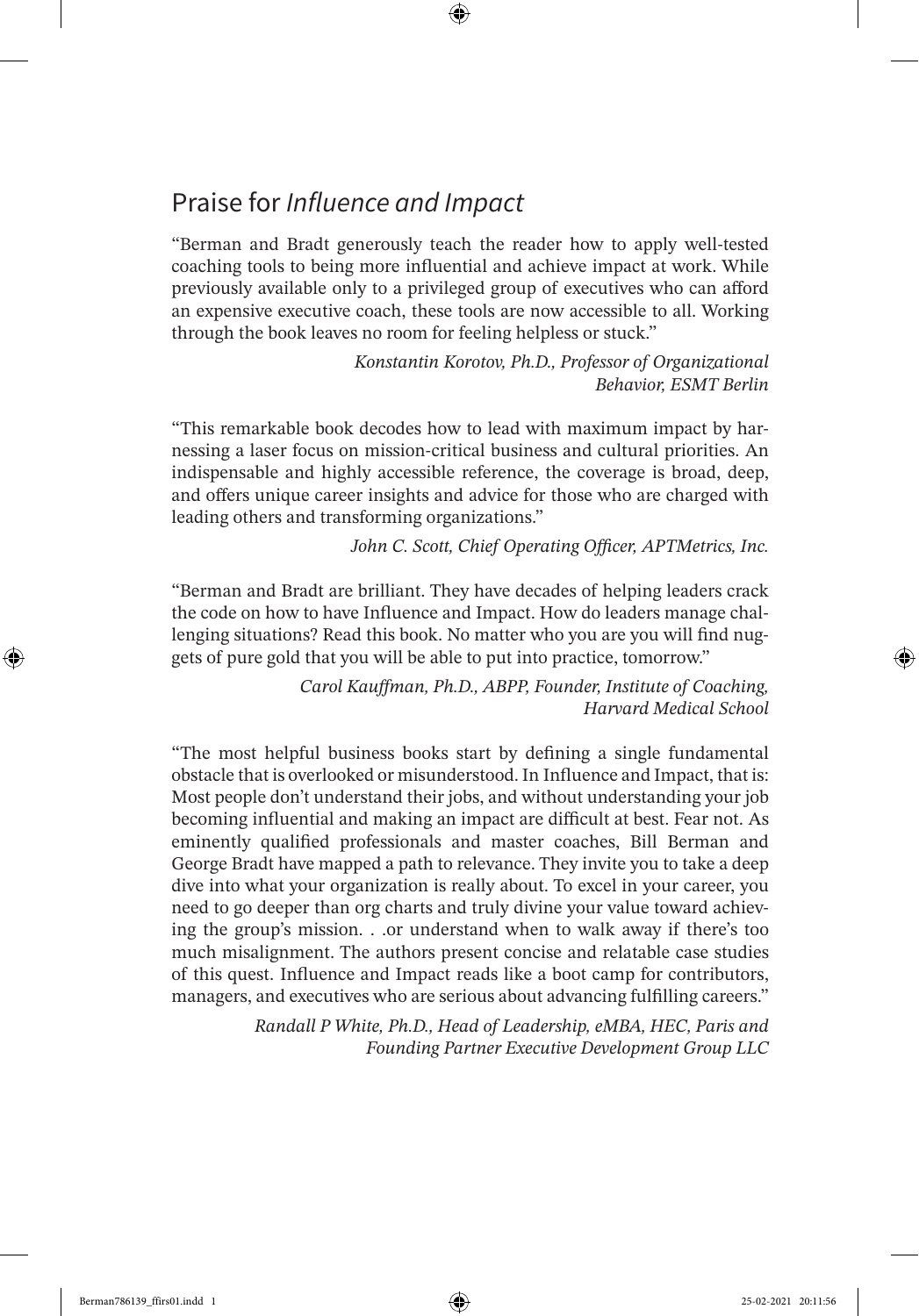# Influence and Impact

Discover and Excel at What Your Organization Needs from You the Most

 $\bigoplus$ 

**BILL BERMAN**

**GEORGE BRADT**

## WILEY

 $\bigoplus$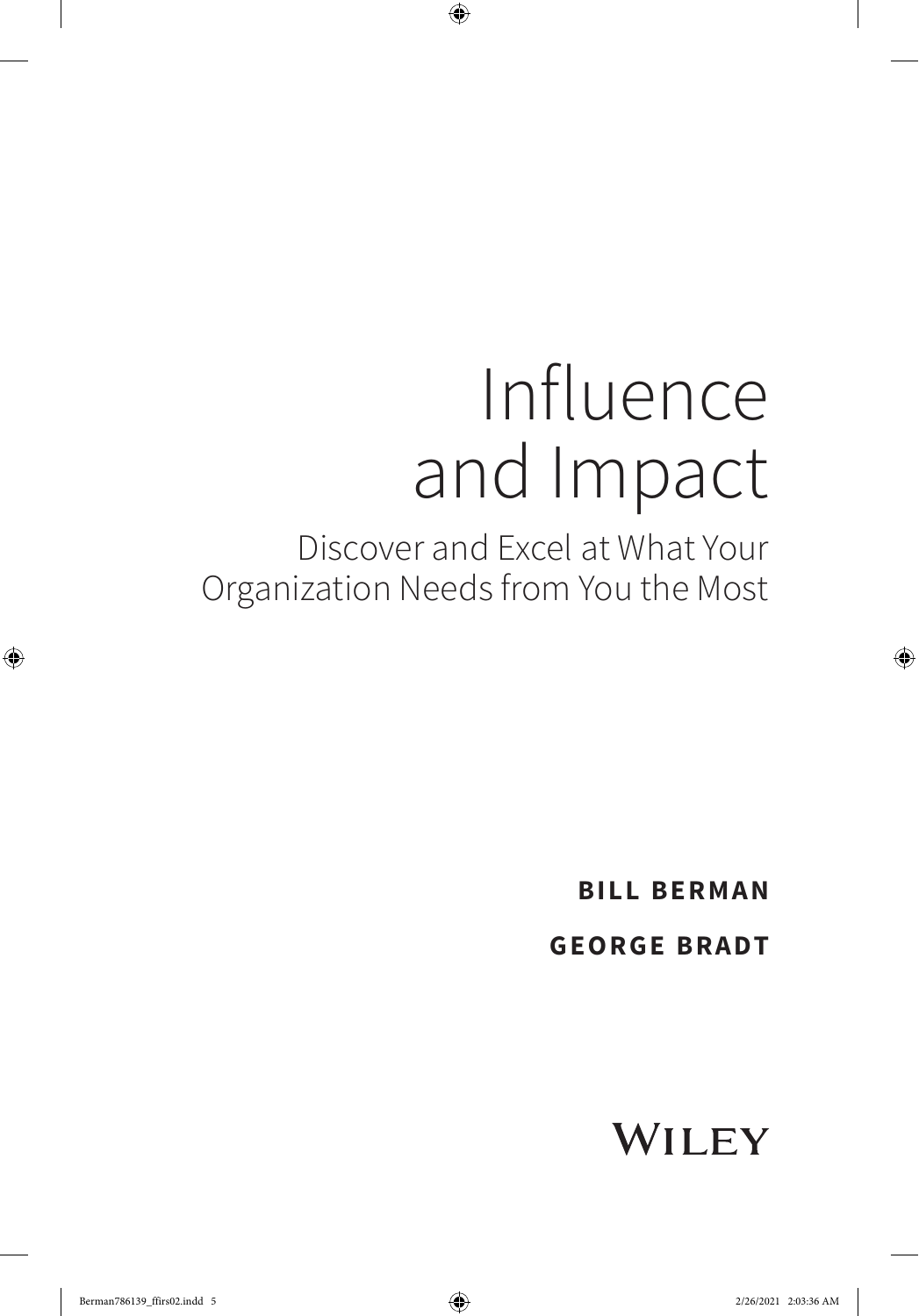Copyright © 2021 by Bill Berman and George B. Bradt. All rights reserved.

Published by John Wiley & Sons, Inc., Hoboken, New Jersey. Published simultaneously in Canada.

No part of this publication may be reproduced, stored in a retrieval system, or transmitted in any form or by any means, electronic, mechanical, photocopying, recording, scanning, or otherwise, except as permitted under Section 107 or 108 of the 1976 United States Copyright Act, without either the prior written permission of the Publisher, or authorization through payment of the appropriate per-copy fee to the Copyright Clearance Center, Inc., 222 Rosewood Drive, Danvers, MA 01923, (978) 750-8400, fax (978) 646-8600, or on the Web at **www.copyright.com**. Requests to the Publisher for permission should be addressed to the Permissions Department, John Wiley & Sons, Inc., 111 River Street, Hoboken, NJ 07030, (201) 748-6011, fax (201) 748-6008, or online at http://www.wiley.com/go/permissions.

Limit of Liability/Disclaimer of Warranty: While the publisher and author have used their best efforts in preparing this book, they make no representations or warranties with respect to the accuracy or completeness of the contents of this book and specifically disclaim any implied warranties of merchantability or fitness for a particular purpose. No warranty may be created or extended by sales representatives or written sales materials. The advice and strategies contained herein may not be suitable for your situation. You should consult with a professional where appropriate. Neither the publisher nor author shall be liable for any loss of profit or any other commercial damages, including but not limited to special, incidental, consequential, or other damages.

For general information on our other products and services or for technical support, please contact our Customer Care Department within the United States at (800) 762- 2974, outside the United States at (317) 572-3993 or fax (317) 572-4002.

Wiley publishes in a variety of print and electronic formats and by print-on-demand. Some material included with standard print versions of this book may not be included in e-books or in print-on-demand. If this book refers to media such as a CD or DVD that is not included in the version you purchased, you may download this material at http://booksupport.wiley.com. For more information about Wiley products, visit www.wiley.com.

#### *Library of Congress Cataloging-in-Publication Data:*

ISBN 9781119786139 (Hardcover) ISBN 9781119786146 (ePDF) ISBN 9781119786153 (ePub)

Cover image: <INSERT NAME> Cover design: <INSERT NAME>

Printed in the United States of America

10 9 8 7 6 5 4 3 2 1

Berman786139\_ffirs02.indd 6 2/26/2021 2:03:37 AM

↔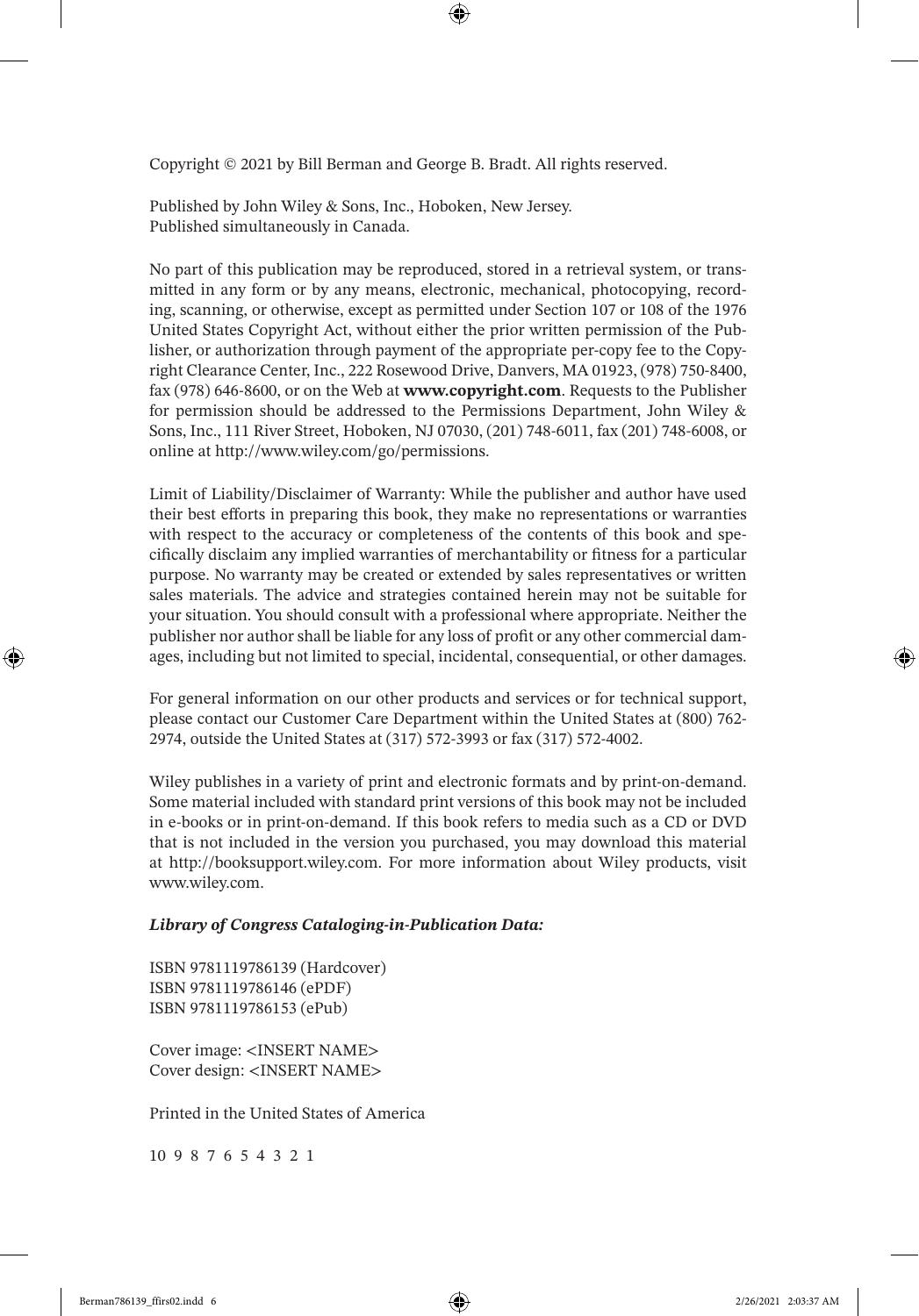# Contents

#### **ACKNOWLEDGEMENTS ix**

**INTRODUCTION - ENHANCE YOUR INFLUENCE AND IMPACT BY FOCUSING ON THE MISSION-CRITICAL PARTS OF YOUR ROLE AND ADAPTING TO THE CULTURE OF THE ORGANIZATION 1**

#### **Part I** The Disconnect: What Your Organization Wants You To Know (But Hasn't Told You!) **<sup>7</sup>**

⊕

- **1 Get What You Want by Doing What Your Organization Needs:** The One Change You Need to Make **9**
- **2 You Have More Power Than You Realize 23**

#### **Part II** The Solution: Discover Your Levers of Influence **<sup>39</sup>**

- **3 Discover the Essentials of Your Job:** Collect The Data **41**
- **4 Now Write Your Working Job Description:** The Essential What and How of Your Role **59**
- **5 What If Bias Keeps You From Being Effective?:** Increasing Influence in Difficult Contexts **71**
- **6 Now That You Know the Truth About What Your Organization "Actually" Needs From You:** Do You Still Want This Job? **83**

#### **Part III Plan A:** Grow Your Influence and Impact **<sup>97</sup>**

- **7 Build Your Personal Strategic PlanTM:** Set Your Course to Increased Influence and Impact **99**
- **8 Work Your Growth Plan, Build Your Influence:** Putting Your Plan Into Action **111**
- **9 Take on More Responsibility, Expand Your Impact, and Enjoy the Benefits:** Sell Your Value Without Selling Yourself **123**

⊕

↔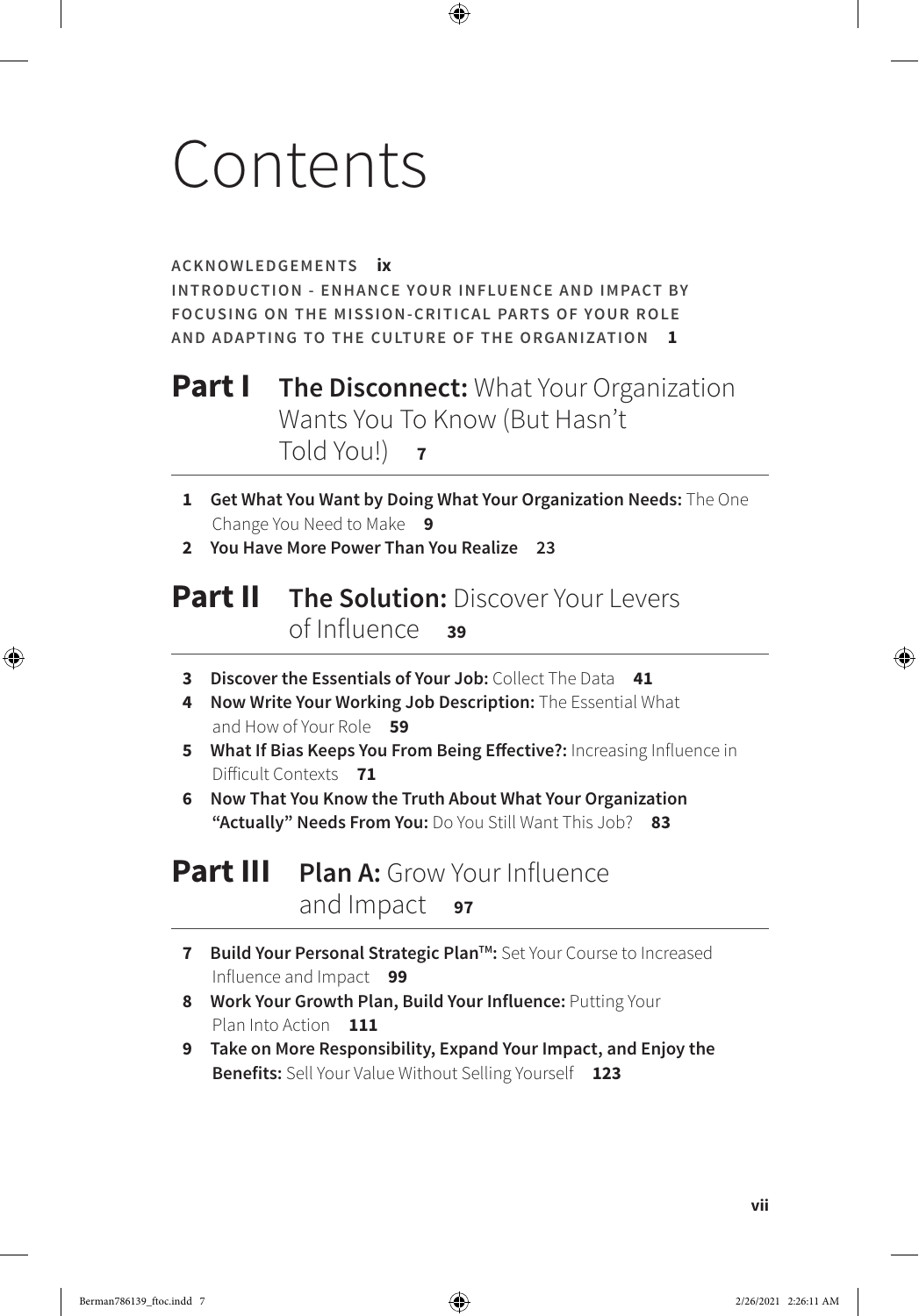#### **Part IV** Plan B: If You Don't Want This Job, Find a Better Fit **<sup>137</sup>**

**10 Getting Over the Job You Thought You Had:** Managing Emotions and Moving Forward **139**

 $\bigoplus$ 

- **11 Negotiate for a Better Role Inside Your Organization:** Find a Fit for Your Strengths and Influence **149**
- **12 Make a Plan to Move on:** Sometimes You Need a Fresh Start **159**

#### **Part V Helping Others Build Their Influence and Impact 171**

13 A Primer for Managers: How to Coach Your Employees to Increase Their Influence and Impact **173**

**ABOUT THE AUTHORS 179 REFERENCES 181 INDEX 189**

 $\bigoplus$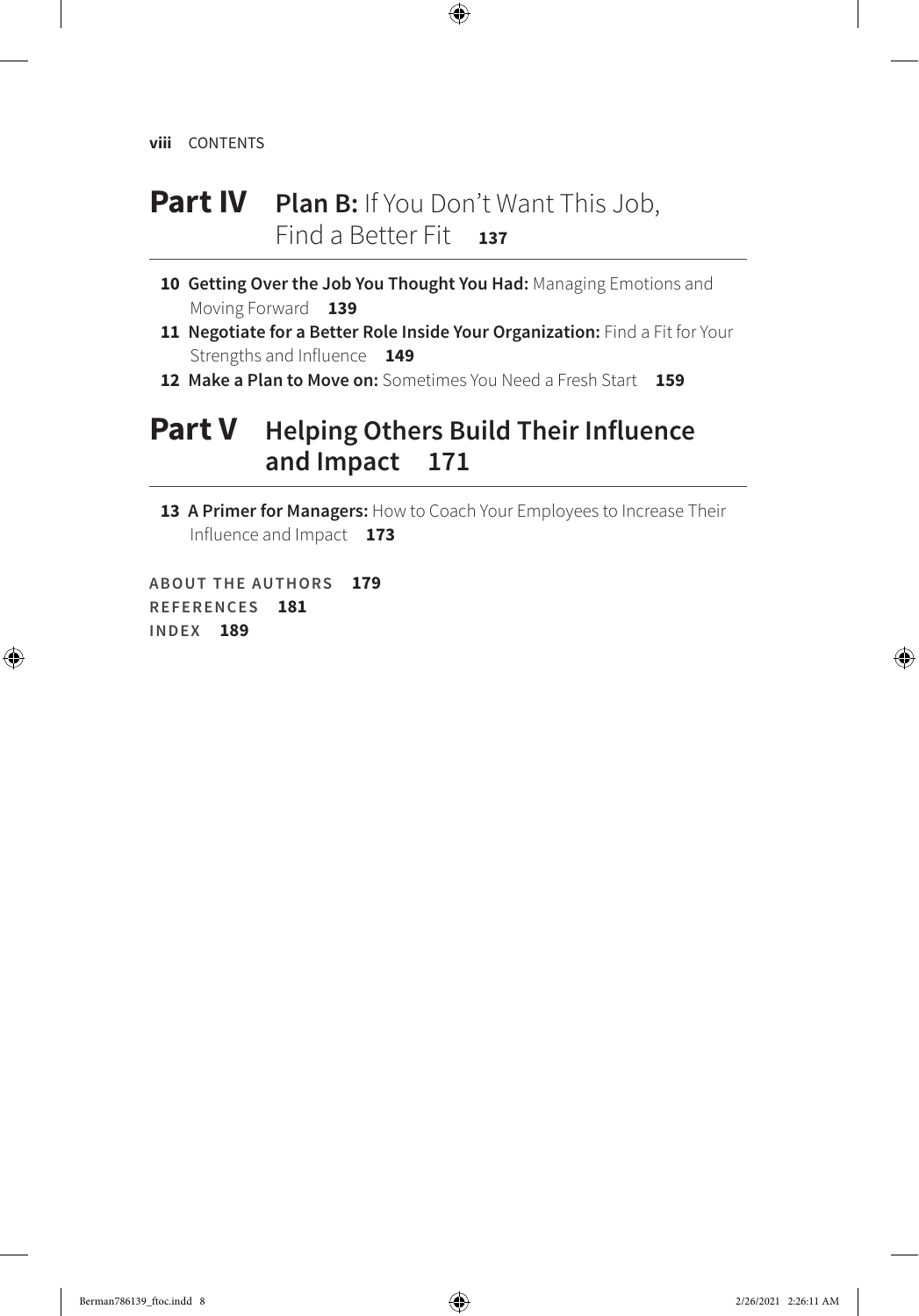## **CHAPTER 5**

# What if Bias Keeps You from Being Effective?

⊕

Increasing Influence in Difficult Contexts

*Contributing Author: Greg Pennington, Ph.D*.



Someone of the following things. Someone called you Pat, though your name is Lynn. You offered a contribution to a team discussion that was met with silence just before someone offered a strangely similar contribution that omething just happened to you. It may have been one or more of the following things. Someone called you Pat, though your name is Lynn. You offered a contribution to a team discussion that was met with silence just nods and affirmations. Instead of getting the performance and development feedback you expected, the feedback was surprisingly critical or frustratingly void of suggestions for improvement. Your feedback seemed even more critical when compared to others whose performance numbers seemed subpar compared to yours, and others who at least received constructively critical

⊕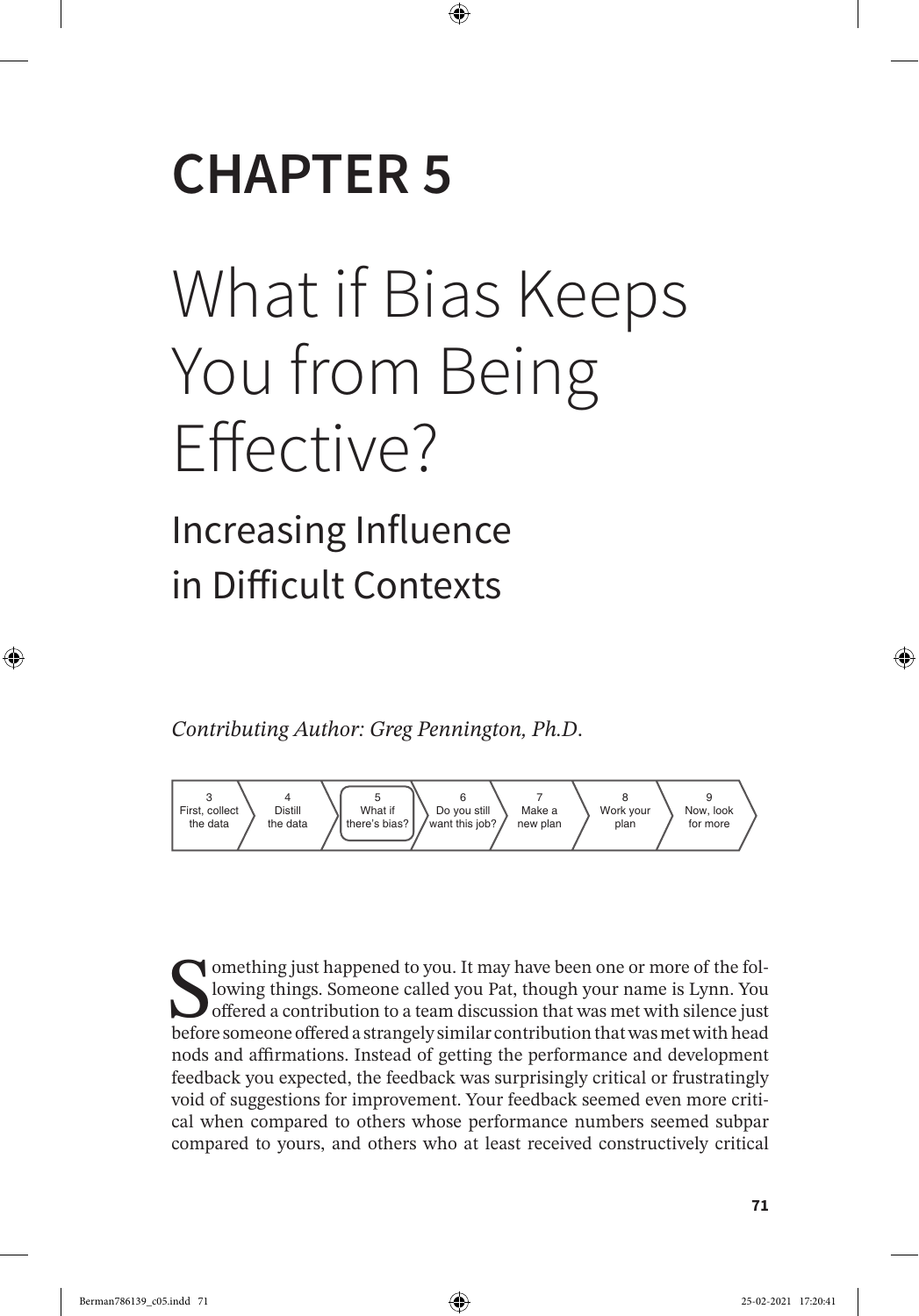#### **72** CHAPTER 5 What if Bias Keeps You from Being Effective?

feedback. You were offered a role with expanded responsibility, it came with an interim title, though you were convinced that someone took on a similar role with what appeared to be the same experience but with a permanent title. Once you were promoted to VP your administrative assistant asked if you had ordered your company car—which no one had mentioned.

Do organizations discriminate? Yes. Individuals and leaders do so as well. Is it against you? Perhaps. If there is a need to make a choice between one person and another, you have to somehow identify a difference and make a decision. If you are working to reach a higher level in an organization, there are fewer opportunities than there are candidates, and decision-makers have to discriminate between one candidate and another. The question would not be whether or why discriminate, it would be why me? Why us? Why now? It is important to recognize that there is a need for an organization to make decisions that differentiate one choice from another. It is also important to recognize that discriminating between individuals and groups is different than discriminating against a person or a group.

Knowing what the organization wants and needs is a critical component of being an effective leader. Deciding what you are willing to give up to be a part of the organization is a critical personal decision. Asking for what you want is an option with accompanying personal and professional risks.

We are often alternating between an integration about what we know, think and feel in general and what we know, think, feel and wonder about specific situations. Even if you believe there is a high probability that an organization discriminates against a defined population, the question for us in this chapter is whether this particular organization is discriminating against you.

Because you are wondering whether you want to invest your time, effort and other things, like your identity, you want to know both what is true, as well as what choices you have in response to it.

How would you test any hypothesis regarding discrimination? The first question is, "Is it me?" You need to know if you are qualified and doing what you can to control the things you can. The second question is, "Is it my boss, my peers, my team?" The situation may be more individual if they approach others unlike you in the same way, or if they approach others like you in the same or different ways? The third question is, "Is it the organization?" One source of data is how people like you are represented in all areas and at all levels. Another is whether the successful people like you are seen as exceptions to the rule (for example, not like those other Blacks, or more like a man than a woman).

There is data to support the impression that something is likely to serve as an obstacle against Black American leaders, specifically in corporate organizations. A recent Korn/Ferry study based on interviews of 500 corporate P&L leaders identified five headwinds.<sup>i</sup> The significance of investigating a population of P&L leaders is to test the assumption that when you are able to

↔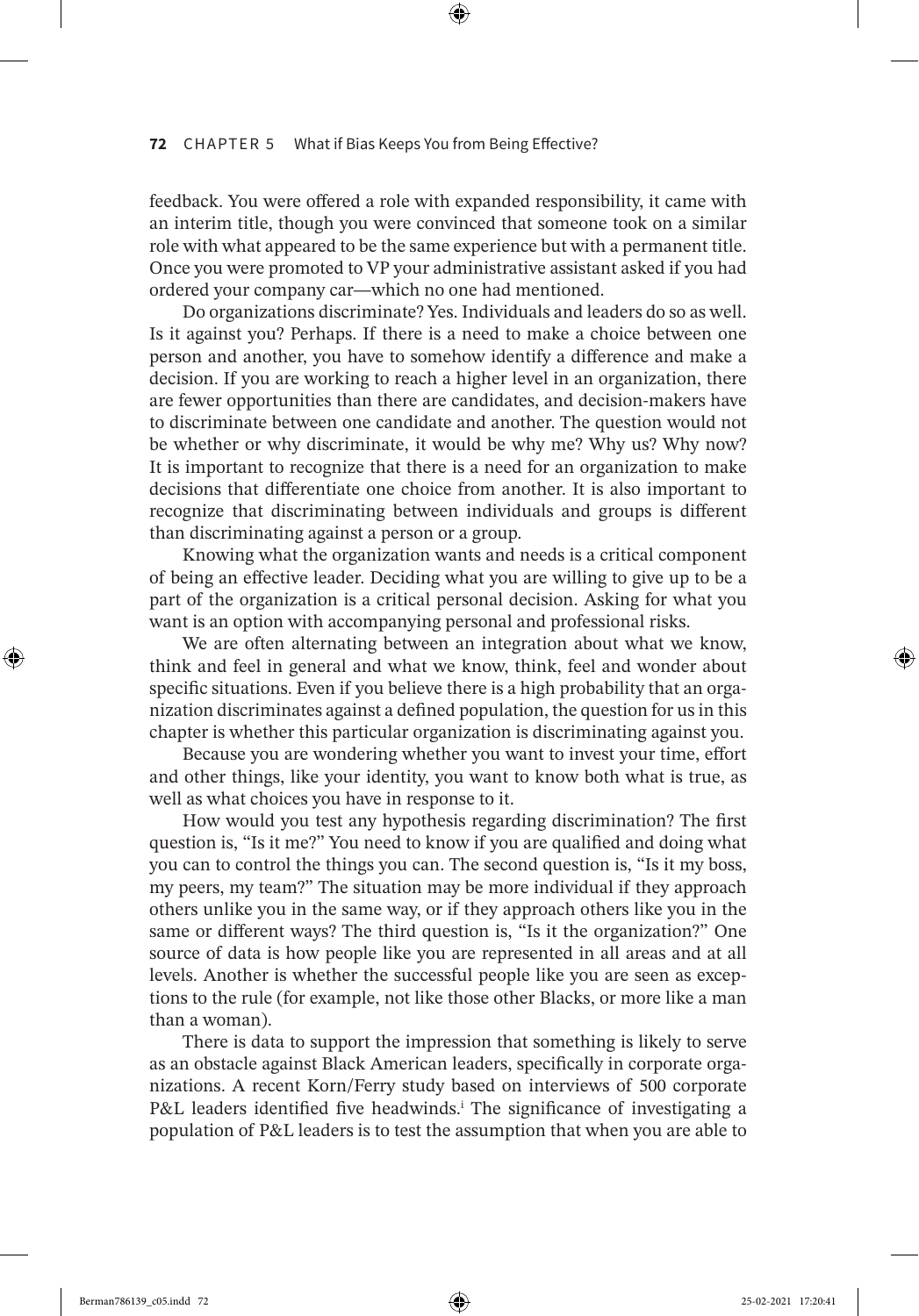measure results, the value of other variables of discrimination are reduced. "I delivered the goods, I hit my numbers. That's all that should matter!"

 $\textcircled{\scriptsize{+}}$ 

There are five related approaches leaders can take to address what may be experienced as unfounded, unfair, overlooked, or stereotypic dimensions of categories of differences. Though the strategies are presented as discrete options and in a specific sequence, it is more accurate to consider them as an interrelated, sometimes coordinated, sometimes not, array of strategies or areas of focus. The areas of focus to consider are: (1) Calibration, (2) Information, (3) Demonstration, (4) Negotiation, and (5) Transformation.

Keep in mind that the complexity of any situation increases the likelihood that multiple explanations and some interplay of a variety of strategies are at play.

#### Calibration

The primary emphasis in calibration is to find a way to validate what you are experiencing by comparing it to other reference points. These include other experiences of your own and comparisons to experiences of others. It is primarily an internal process and provides a foundation for the other areas of focus. The power of calibration is in how it influences your framing of the situation and your personal responsibility for it.

## Information

The focus on information emphasizes the importance of gathering additional sources of data and broadening the context of your experiences. It also provides perspective about individual, leader, and organization patterns and impacts. It is a shift from a primarily internal process to one that is external in its accumulation of data and in its sharing of data. The power of information is in how and with whom you share it.

#### Demonstration

The focus on demonstration is an emphasis on proving you can perform at a level expected of you by the organization. It is also an effort to eliminate the possibility that others and the organization can use failure to perform as a justification for discrimination between and/or against you based on that

⊕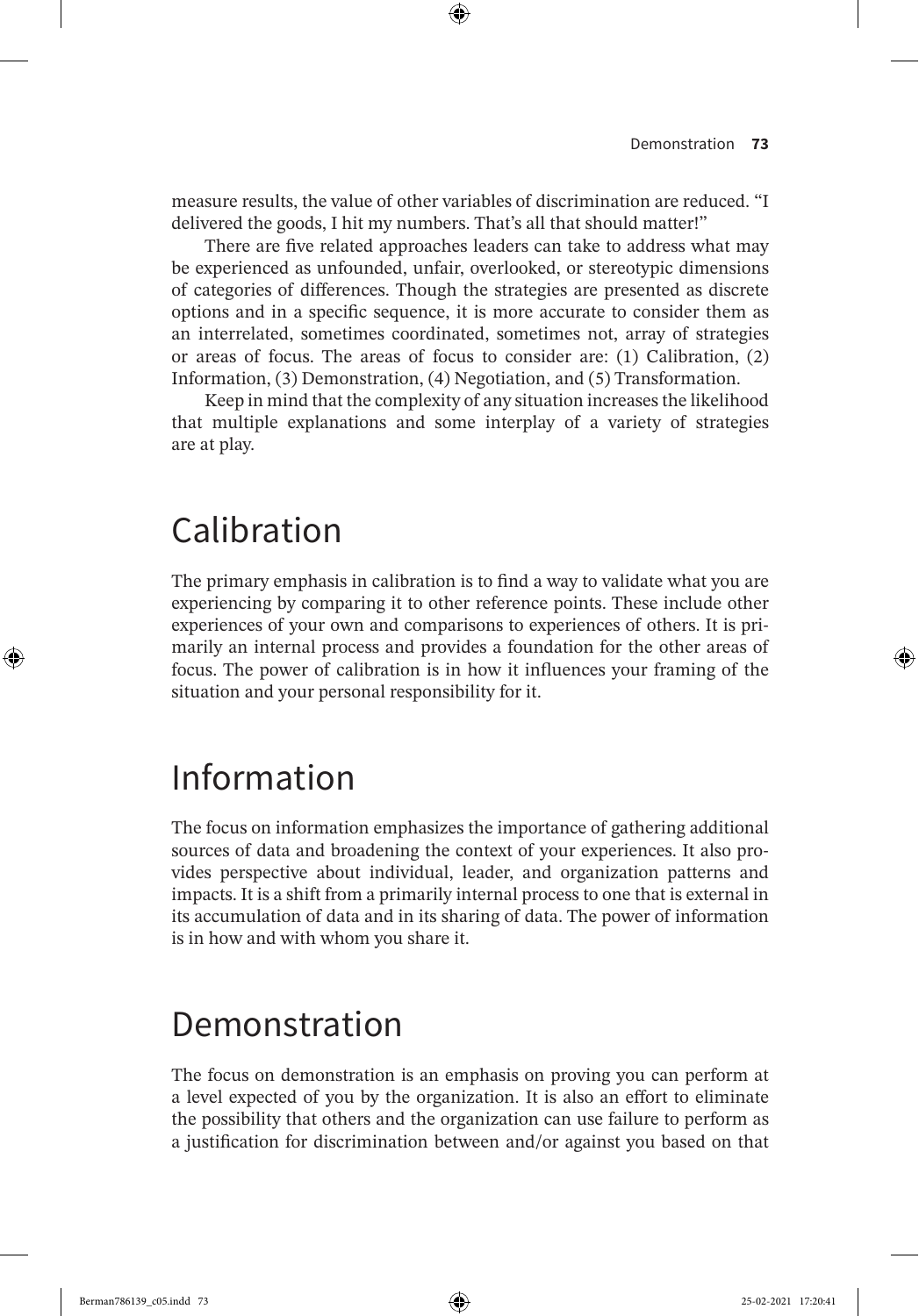variable. Demonstration is an external process, and its power is convincing yourself and others that you are willing to be judged on the essential need of the organization to deliver results.

⊕

### Negotiation

The emphasis of negotiation is leveraging the areas of calibration, information and demonstration to align what the organization needs and wants with what you need and want. It is clearly an external process and certainly an interactive one. The power of this area of focus is in connecting changes in behavior to observable outcomes.

## Transformation

Transformation represents the fifth area of focus and emphasizes the opportunity for you as a leader to change others and the organization. It takes advantage of the degrees of influence accumulated through the previous stages. As both an internal and external process, it derives its power from you being genuinely committed to changing others, being in a position of interpersonal and organizational influence to do so, and effectively engaging others in the process.

Let's walk through examples of leaders utilizing each of these areas of focus.

## Calibration

This first area of focus is a relatively low-risk strategy when viewed in terms of how the organization might react to your efforts. This focus on calibration includes a tremendous amount of self-reflection. It covers cross-checking your experiences with others in a variety of dimensions including dimensions of difference. Does this happen to all new employees, to everyone who is assertive? Does my manager challenge everyone in the same way? Does it only happen to women, or people of color? Is it more likely to happen to one group compared to another?

Something happens that causes me to pause and wonder what happened? You will see in the following case that it took a while at significant cost to calibrate her experience with other credible reference points. It seems simple when

⊕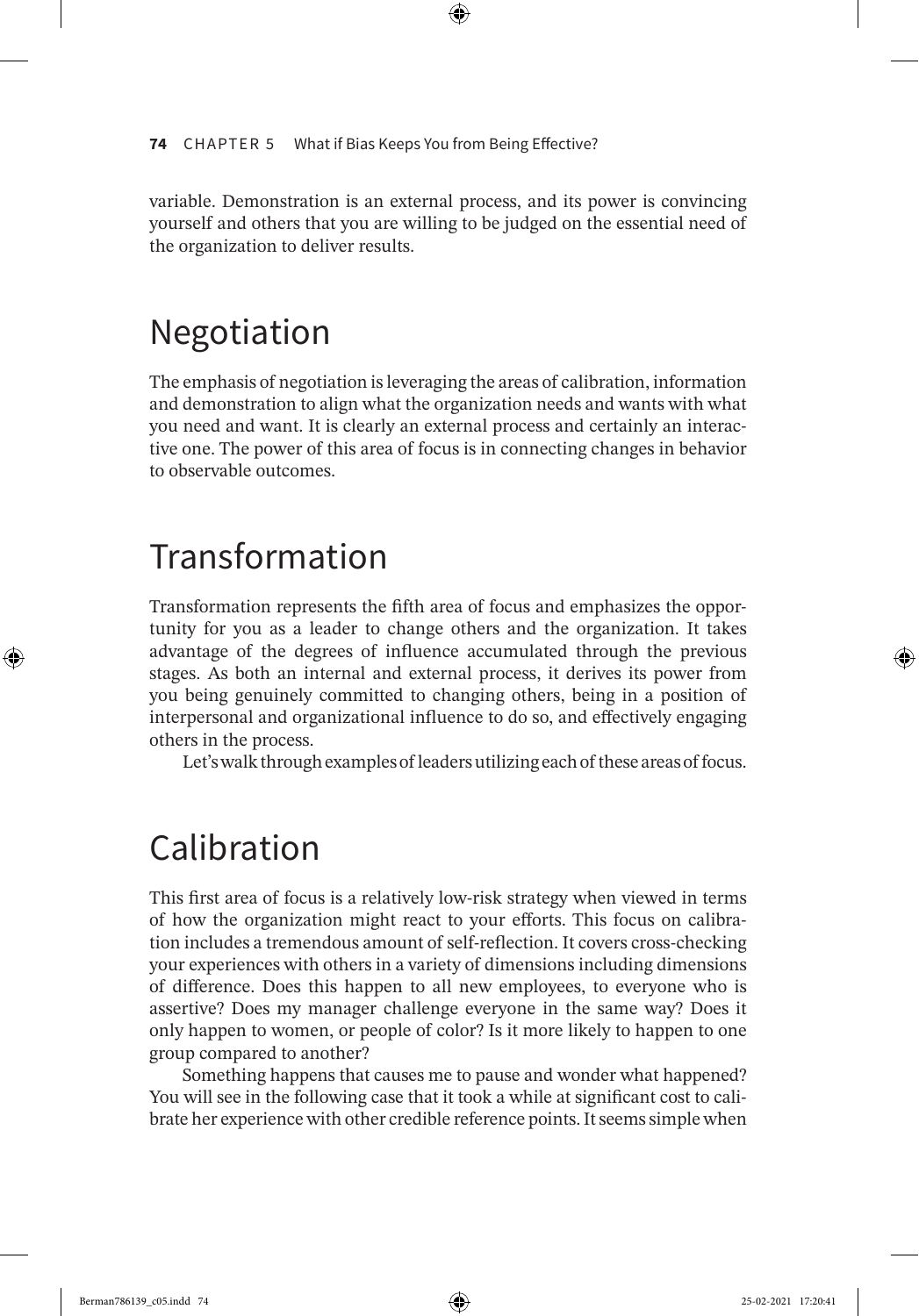you are not the one involved, but it can be extremely difficult to ask the critical question, "Is what happened to me something that happens to others like me?"

⊕

Ann wanted to build her own company in the heavy construction industry. She knew at the time a female in the construction business would be rare. She also knew that success in any business was significantly determined by the effort one was willing to intentionally direct to that success. She put in the effort. When she failed to get awarded a contract, she put in even more effort. She worked the technical parts of the process and increased her time and efforts to build and leverage the relationship drivers for success. Each time she failed she increased her effort, taking full responsibility for her successes and failures. As her business became stagnant and then plummeted, her efforts remained steady but her explanation of success and failure shifted from a confident "I can do this" to a self-defeating expression of "Maybe I am not cut out for this."

Ann did not believe the construction industry discriminated against her on the basis of gender. She ignored the data that suggested the odds were against her. She failed to direct enough energy and efforts to getting feedback about how her experiences compared to those of others on the key dimension of gender. Ann was also so committed to being solely judged on her merits and results that she refused to see or believe that there may be other explanations. She trusted what she had always relied on would continue to yield the same results they had in the past. If she worked hard, she succeeded. If she failed, it was because she had not worked hard enough or was not capable. Ann grew more and more frustrated and then depressed.

You will see in Ann's story that there is a risk of not calibrating. However, overlooking the real obstacles in the environment can result in wasted effort, and you as a leader unfairly criticizing your own performance and underlying capability.

Eventually, Ann found a reference point in another woman who served as a sounding board. Her peer listened to Ann and challenged her belief that the only thing that mattered was results. She also supported her. Asking the question, "Does this happen to others like me?" is critical. Asking it of a credible reference source is essential.

## Information

The second strategy or area of focus, information, is a bit riskier for you because it involves gathering data about discrimination and presenting it to someone else. One of the key questions in this approach begins with "Are you aware of. . .?"

⊕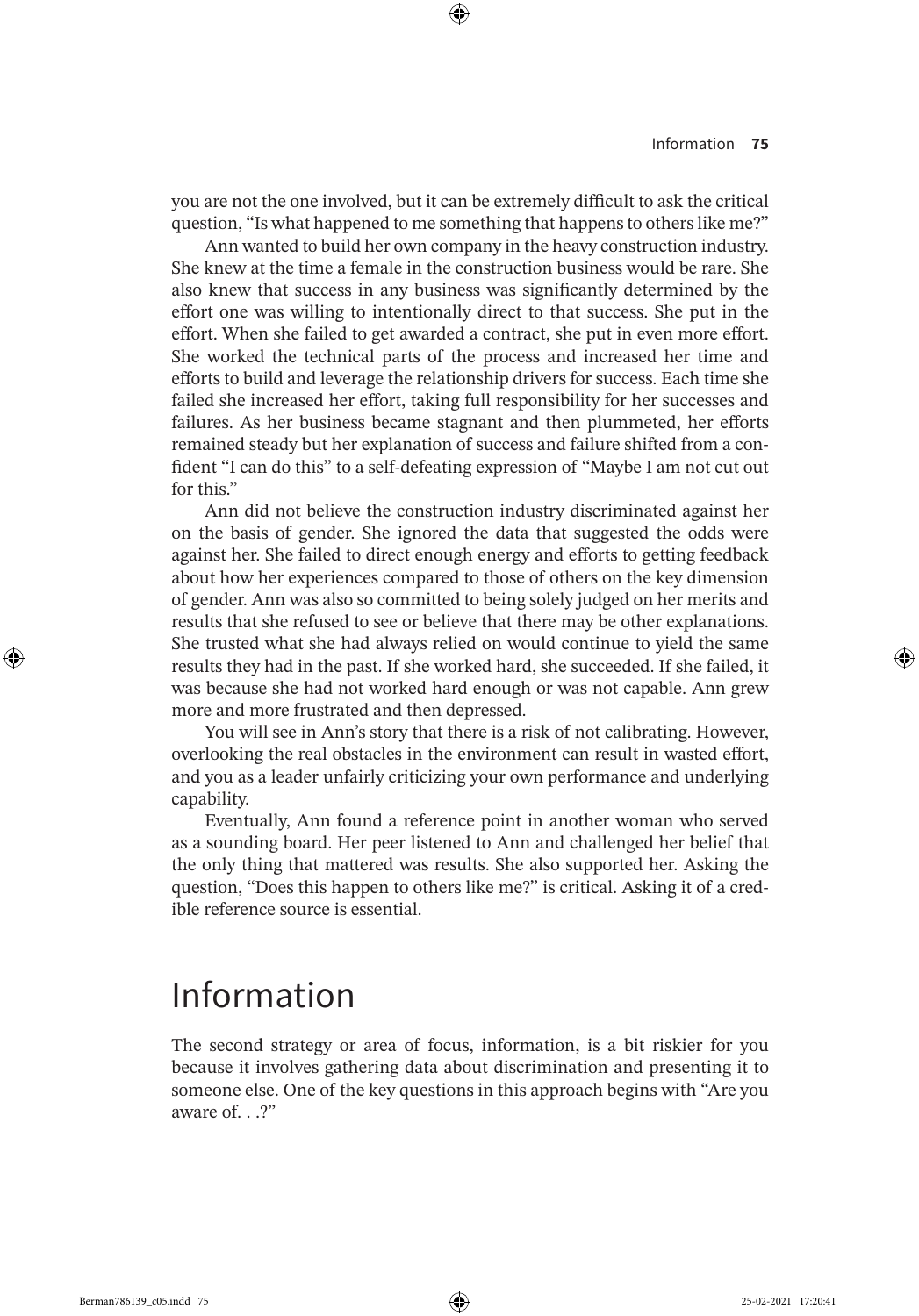#### **76** CHAPTER 5 What if Bias Keeps You from Being Effective?

Byron was a member of the executive leadership team in a business unit of a global manufacturing enterprise. He believed he had a realistic perspective about what he could and should take responsibility for. He was also sure about what still remained as unnecessary obstacles based at least in part on the fact that he was a Black American male.

⊕

Byron had also worked in all three of the business units. A consistent theme in his feedback over the years had been that he was too direct and intimidating, a common piece of "feedback" to black men. It often included that he was not as sensitive as he needed to be to the teams he inherited, coming across as pushing for solutions before understanding the problems or their history. He was also considered to be trying to move too fast to turn things around. Byron felt, justifiably, that he was not fully supported by his current manager. Though Byron held several different roles as he moved from one business unit to another, they included interim assignments and were primarily lateral moves.

When he raised questions about his current role and previous roles, including about his relationships with his managers, he considered it to be an obvious matter of how he could become a member of the "good ol' boys." He also wondered what influence his race and direct style contributed to his sense of not being fully utilized. Byron devoted substantial effort to identifying what he did and how it contributed to how he was perceived and how his performance was assessed. It was still important for Byron to understand how his experience could be explained in a broader context. He was clear that gathering information and insight would help him appreciate the probability of his changes in behavior having a positive impact on his current situation and overall career.

Byron had access to multiple sources of information gathered over years of experience in the company. They included a widespread network, both within and outside the company. The information he gleaned was that there were key assignments, career-accelerating assignments, that contributed to some decisions. He knew he had to be intentional about positioning himself for those assignments. He also learned that there were differential inclusion rates of people of color in some businesses, along with different rates of succession and retention.

Byron also recognized the need to continue taking ownership of charting his career path. That decision was relatively low-risk. He also saw both an opportunity and a risk in sharing his information about differential rates with human resources.

Byron eventually took an overseas assignment, based on information that global experience was one additional variable in decisions made. It also moved him out of a line of business that he was convinced had a weak track record of promoting persons of color.

↔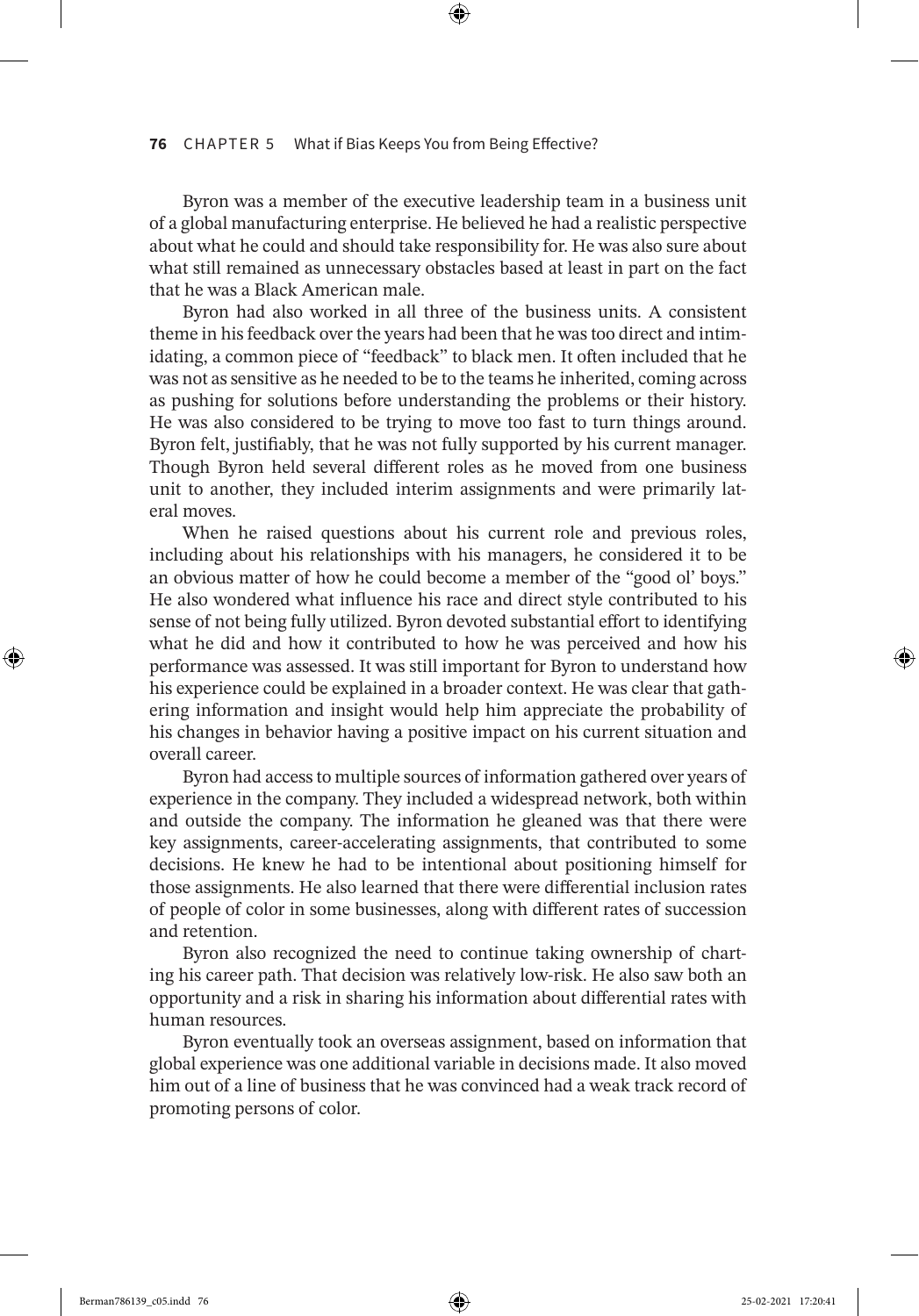#### Demonstration

Curtis was one of three likely successors to CEO. He was the only Black American. With degrees from Ivy League undergraduate and business schools, and successful posts at a preeminent management consulting firm, Curtis had built his career through increasingly expanded finance roles in Fortune 100 companies.

⊕

When I met Curtis and worked with him, he was serving as CFO for a Fortune 100 company and was openly considered as one of three likely successors to the CEO and company founder. The Chair and the Board were reasonably transparent that Curtis and the other business Presidents were comparable candidates to become CEO. At one juncture, Curtis understood why the Board wanted him to run one of the major lines of business in order to demonstrate responsibility and capability for a major Profit & Loss center. Curtis accepted the role and challenge and performed well.

While Curtis was in this role one of the other candidates issued what was perceived by the Chair and Board as an ultimatum: "Make me CEO or I am likely to leave." He was given the role, quickly failed and left the company. The other candidate struggled in his business, while Curtis' business continued to perform reasonably well.

Soon after the first candidate had failed and left the company, Curtis pressed the question of whether he was now the leading candidate. He was told his business was not considered to be performing well enough to separate him from the other candidate based on performance alone, and there may be value in him attending a Harvard Executive Education program. Curtis left that meeting and said aloud to no one in particular: "What does a Black man have to do to be CEO here?!?"

His frustrated comment was overheard by a peer, shared with SVP-HR and the CEO, and over the course of several closed-door discussions, became a point of significant concern. Key stakeholders, influencers and decision-makers wondered among themselves: "I did not know he felt that way"; "Would he be the right choice?"; "Is it always going to be about race with him?"

I asked Curtis about his hallway comment and the ripple of conversations it stirred. He said:

*No Black person gets to this level in corporate America without recognizing there is a Black tax to pay. You are better off assuming you have to do more than others to even be in the game. Every now and then, you get frustrated and need to call it out. Once I did that, I was back on track. Yes, I should not have said it out loud and yes somebody should have asked me directly what was going on. Bottom line, one way to deal with all of this is to overperform.*

↔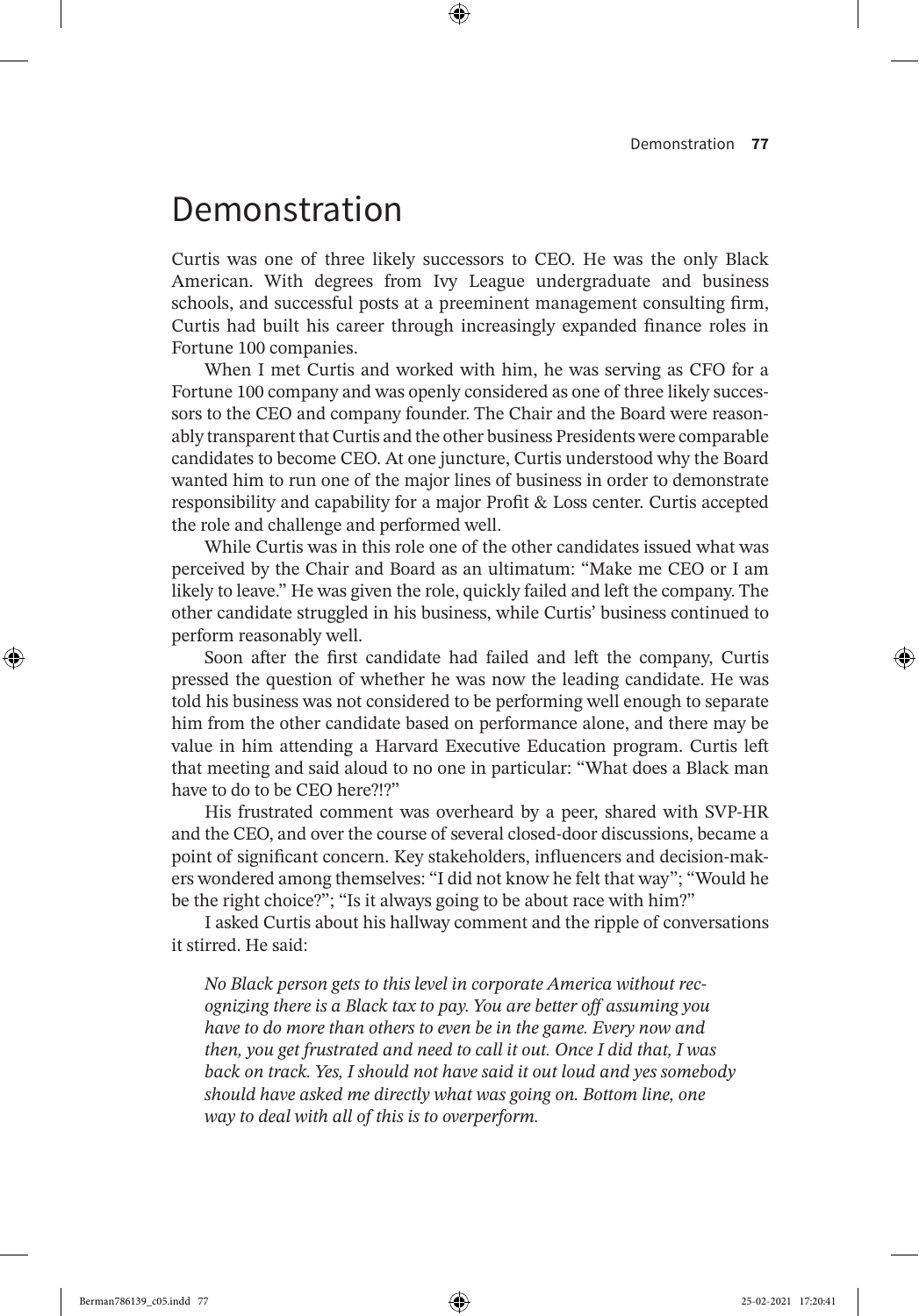#### **78** CHAPTER 5 What if Bias Keeps You from Being Effective?

Curtis eventually became one of the few Black CEOs of a Fortune 100 company. Curtis and others would consider this a happy ending. He and other Black senior leaders of major corporations still reflect on what they could have accomplished without the headwinds and extra hurdles they encountered along the way.

⊕

Do organizations discriminate against people of color and women by asking more of them? The research suggests yes. The individual stories remind us that the experience is real. What power or influence do you have to address this expectation, this discrimination, that sets the performance bar higher for some than for others?

Simply stated, if you know there is a tax, as Curtis described it, you can decide to pay it. Once you become a tax assessor or tax collector, you may have a different degree of power or influence you can use to change the formula.

#### Negotiation

⊕

Nigel was convinced that his boss was discriminating against him. Nigel led a global wealth management fund that generated significant profits to the investment bank and exceeded expectations each year. He had moved steadily upward, and with expanded responsibility in the financial institution was at least on a par with his peers. He understood, and explicitly acknowledged and accepted, that being one of the first of his color in every role meant that he had to exceed expectations to counter any doubt others had of him. He needed to focus on his performance in order to mitigate the propensity for others to undervalue his results. Nigel still insisted that he was not fully accepted and that he was likely to always be treated differently because of his skin color. The fact that he was the only person of color in his group further solidified his belief.

I asked Nigel if he had tested his assumptions. I also asked if he would share what still convinced him he was being discriminated against and what difference it made to him now and in the future. This is how Nigel answered:

*When we meet as a team, the senior partner of the group greets each of us by name. "Good morning Jim." "Welcome Tom." But he usually greets me by saying "What's up Slick?" I let it wash over me the first few times, but since it kept bothering me, and he kept doing it, I asked if he noticed how he greeted me differently from others. He said "Yes. Is there a problem?" I responded, "Yes, it bothers me. Why do you do it?" He said it was because of the way I dressed and that it shouldn't bother me. I replied, "I don't think I dress any differently than others. I would prefer you call me by my name." He insisted he didn't mean* 

↔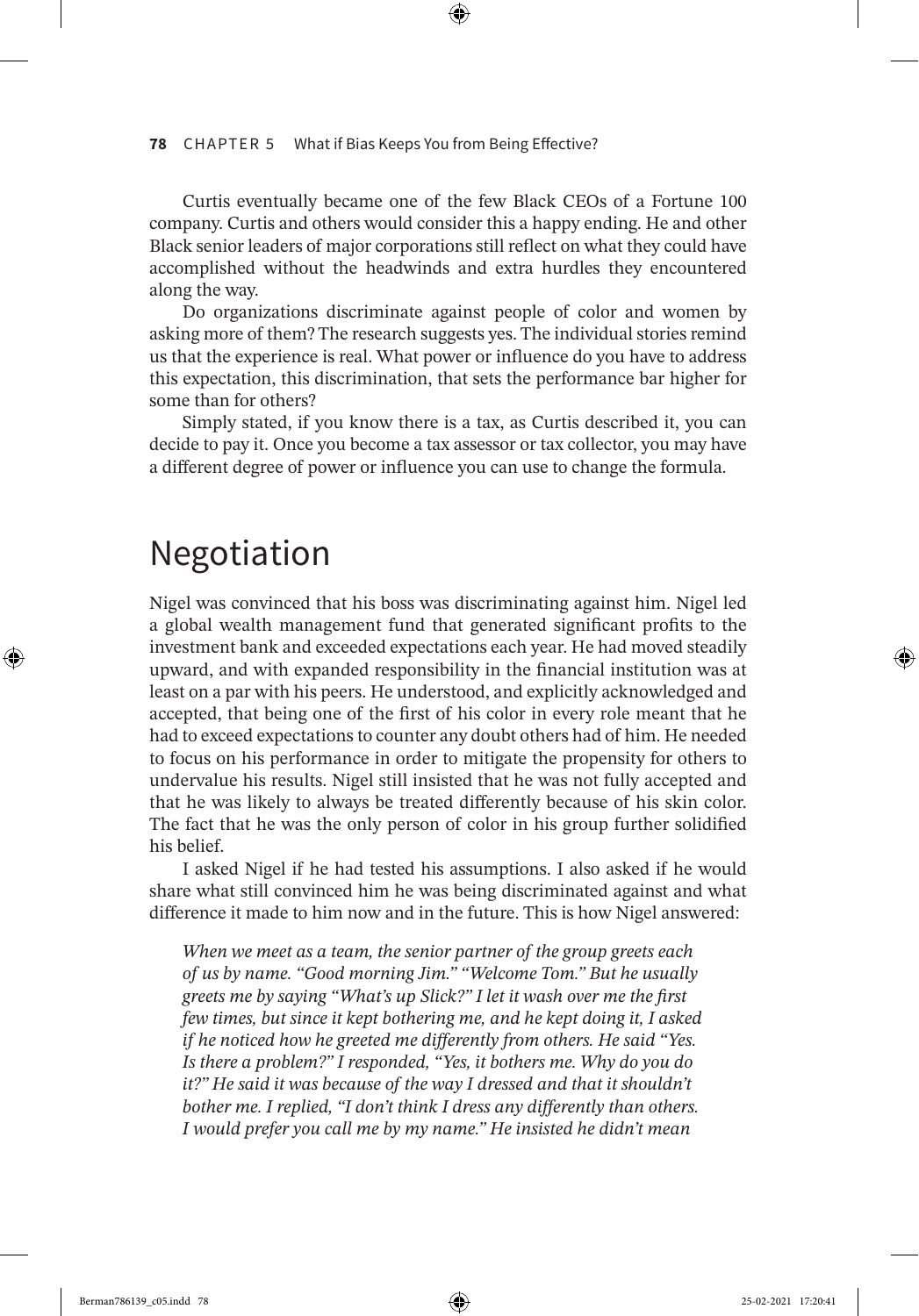*any harm by it and told me I should not be so sensitive. I knew then that he was not going to change. I wondered how many times he would think that anything I achieved was because I was "slick!"*

⊕

Nigel left the company two weeks later to join a competitor. His judgement was that either the company or his boss had some need to discriminate, and that he had few chances for success in this organization. When asked a few weeks later about his decision to leave, Nigel shared that he felt he needed to make sure he had done all he was willing to do to make the situation at least tolerable. He had deliberately confronted his manager with how he felt, and wanted to know what his manager was willing to change in his behavior. Nigel thought and felt that once he had made a clear offer and request, and his manager had refused to offer any changes in return, there was nothing left to negotiate.

It is not uncommon for leaders in organizations to act surprised that employees decide to leave the company. They may also exclaim that if they had known the person was a retention risk, they might have been able to convince them to stay. It has also not been uncommon in my coaching of Black executives for them to wonder whether they had done all they could in the area of negotiating before they decided to leave.

#### Transformation

Melvin was on the high potential list for a large public utility. His next step was to become an officer of the corporation. Having spent all of his professional career in the industry, he understood and accepted that he would find himself in roles and situations in which he would likely be one of the first or few. Having grown up in a working-class family and being the first in his family to graduate from college, Melvin had close ties to the community in which he was raised.

Throughout his career Melvin was adamant about doing things in a way that was true to how he saw himself. He was smart, analytical, direct, resultsdriven, sometimes intimidating, and a Black male. At this point in his career, under consideration to become an officer, he was stuck because he felt in taking this next move, he would have to become less Black. His family and friends back home seemed to confirm his fears, suggesting he would have to sacrifice that part of his self-identity in order to fit in the role and expectations of a corporate officer for a public utility.

Melvin's transformation included testing his assumptions about what he would have to sacrifice. He realized that he had been steadfast and true to himself as he navigated his career. He also recognized that conscious and

⊕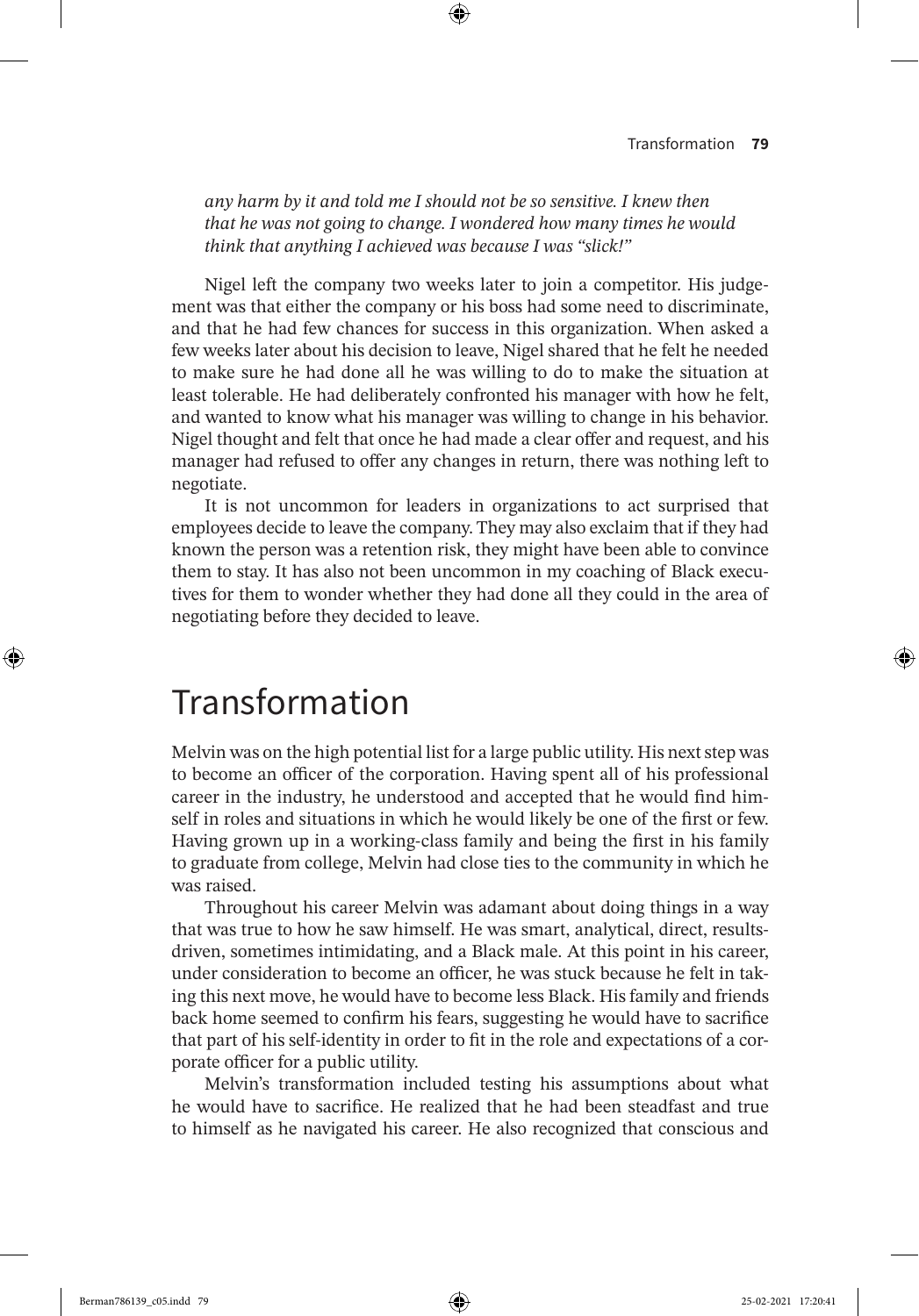#### **80** CHAPTER 5 What if Bias Keeps You from Being Effective?

unconscious instances of bias may have contributed to him exaggerating some of his behaviors. He was able to sort out when his behavior was driven by a need to prove his decisions were right and when it was driven by a need to improve a decision. While Melvin wrestled with how to integrate his self-identity and corporate identity, he also understood that at this next level he would have additional influence and power to make a difference in how the organization managed diversity.

⊕

Melvin ultimately retired as president of a major utility. He took pride in the Black leaders and employees he mentored in overt ways, and many others he had sponsored out of the spotlight. He was true to his directness in using the power of his position to demand more diversity in recruiting sources and set high expectations that candidate and succession slates included diverse candidates. When asked directly how he had reduced the headwinds for other Black employees and leaders, he also noted how he had helped shape a peer circle of other black American leaders in the company, across other businesses, and in several professional associations. In recognition of his family roots, he referred back to traditional assertion that "to whom much is given, much is expected in return." There is a responsibility that comes with power and influence.

**\* \* \* \* \***

You have taken your share of responsibility to calibrate your thoughts, feelings and reactions to believing you are being discriminated against. You took another step to not only gather additional information but to also share and use that information to help others remove blind-spots and better appreciate the impact of their behaviors on fully utilizing all their available resources. You went further to demonstrate that you could meet and exceed the explicit and implicit expectations others had of you, and used that level of performance as a basis for negotiation about what you were willing to do and what you would ask of others. You may have also found yourself in a position or role in which you were able to focus on the transformation of yourself, colleagues, peers and others, and even the broader organization, to make changes.

Throughout all of this you may still have found yourself believing the organization continues to discriminate against you. Along the way you may have exercised appropriate legal options. Whether you have felt or seen any progress at any point, you always have the option of leaving. If what the organization really needs and if what really matters to them most is to fully utilize all its resources, sometimes the spark that may ignite real change is the loss of one of those resources. You may be the person who puts a face to the fact that the organization is discriminating against valuable resources. Sometimes you may be the critical spark needed.

**---------------------**

⊕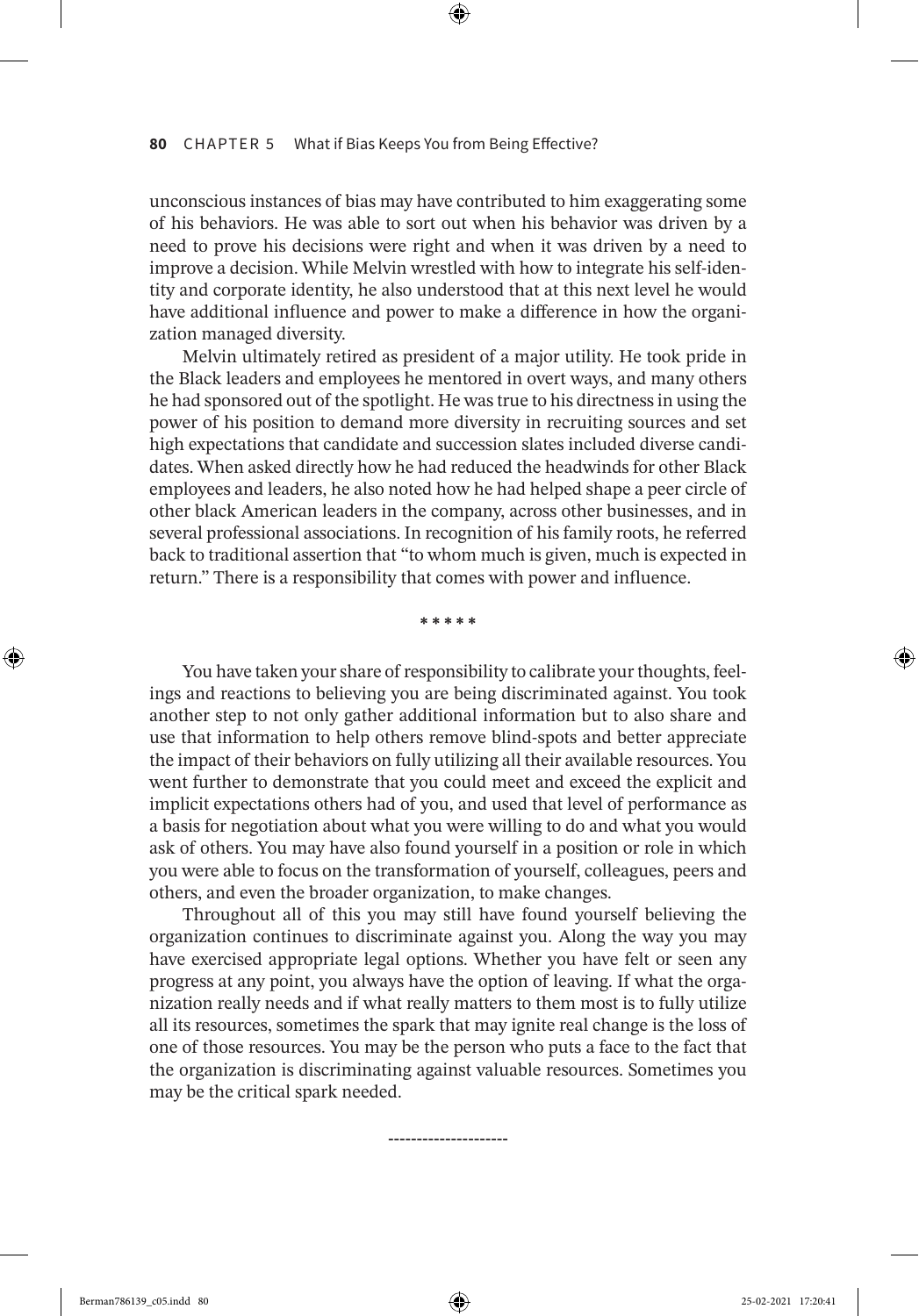## Key Takeaways

What if bias keeps you from being effective? Calibrate to validate the bias. Gather information to understand patterns. Demonstrate how well you can perform. Negotiate to align the organization's and your own needs and wants. Transform others and the organization as necessary, possible, and appropriate.

 $\bigoplus$ 

## End Notes

<sup>i</sup> Korn Ferry Institute. (2017). The Black P&L Leader: Insights and Lessons from Senior Black P&L Leaders in the United States. Retrieved February 7, 2021 from, **[https://www](https://www.kornferry.com/content/dam/kornferry/docs/pdfs/korn-ferry_theblack-pl-leader.pdf) [.kornferry.com/content/dam/kornferry/docs/pdfs/korn-ferry\\_theblack-pl](https://www.kornferry.com/content/dam/kornferry/docs/pdfs/korn-ferry_theblack-pl-leader.pdf)[leader.pdf](https://www.kornferry.com/content/dam/kornferry/docs/pdfs/korn-ferry_theblack-pl-leader.pdf)**

 $\bigoplus$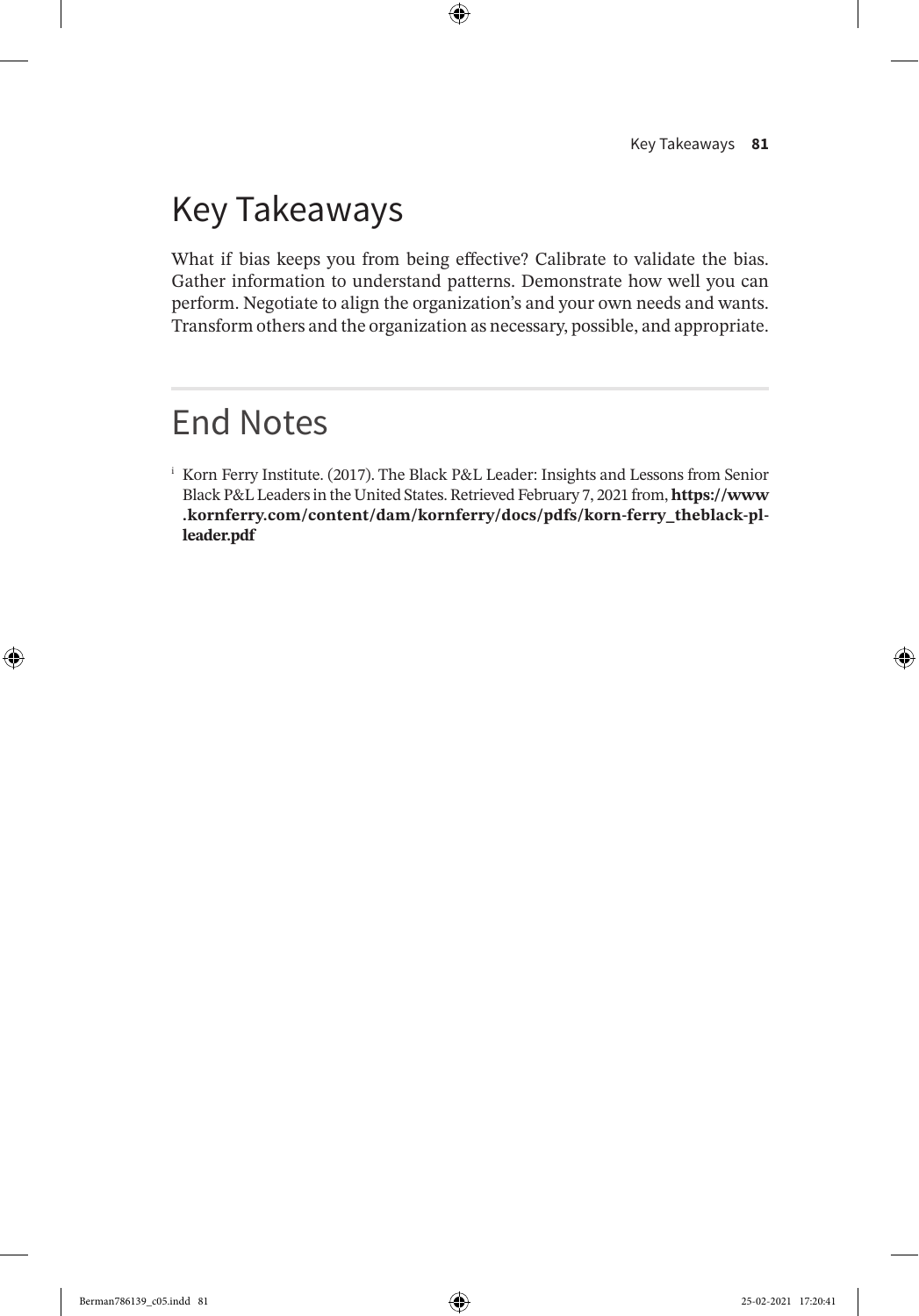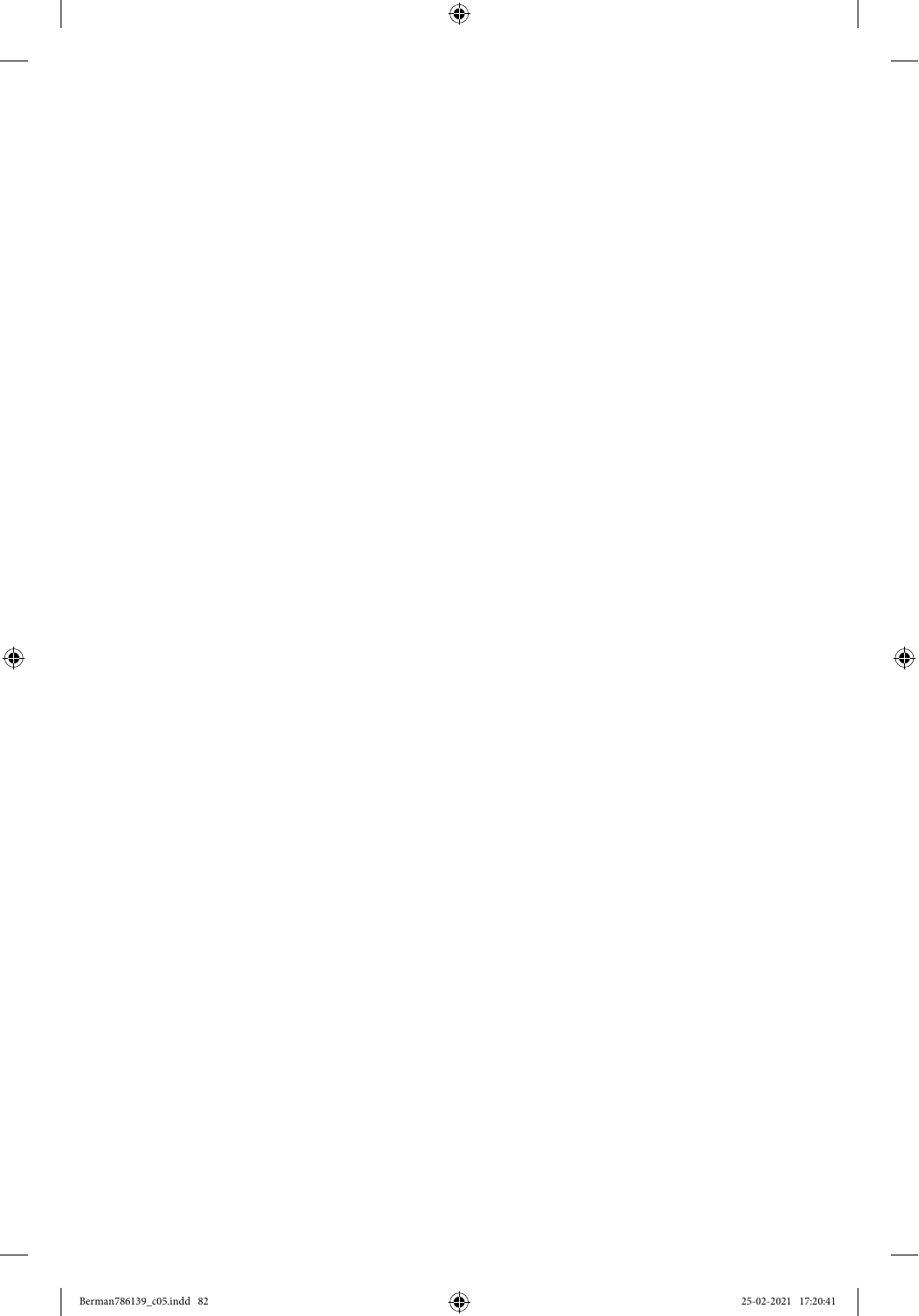# About the Authors

⊕

### Bill Berman



Bill founded and leads Berman Leadership Development, a boutique consultancy based in New York City that advises executives and their teams from multiple industries. He is a business psychologist with more than 30 years' experience as an executive coach, senior line manager, clinician and academic. Bill and his colleagues work with people from emerging leaders to C-suite executives, in a range of industries including financial services, pharmaceuticals, consumer products, professional services, technology, and manufacturing.

Before becoming a coach, Bill started his own software company in 1993 to track

healthcare outcomes. In 2000, he sold the company to an enterprise healthcare information management system, where he served on the executive management team and had P&L responsibility for the professional services division until 2004. Bill's early career included both clinical work and faculty positions at Cornell University Medical College and at Fordham University, where he received tenure in 1994.

Bill received his B.A. from Harvard College, and his Ph.D. from Yale University. He is licensed in NY and CT, is a fellow of the American Psychological Association, and board certified by the American College of Professional Psychology. He is also Past-President of the Society of Consulting Psychology.

#### George Bradt

George has led the revolution in how people start new jobs—accelerating transitions so leaders and their teams reduce their rates of failure and fulfil potential. After Harvard and Wharton (MBA), he progressed through sales, marketing, and general management roles around the world at Procter & Gamble, Coca-Cola, and J.D. Power's Power Information Network spin-off as



⊕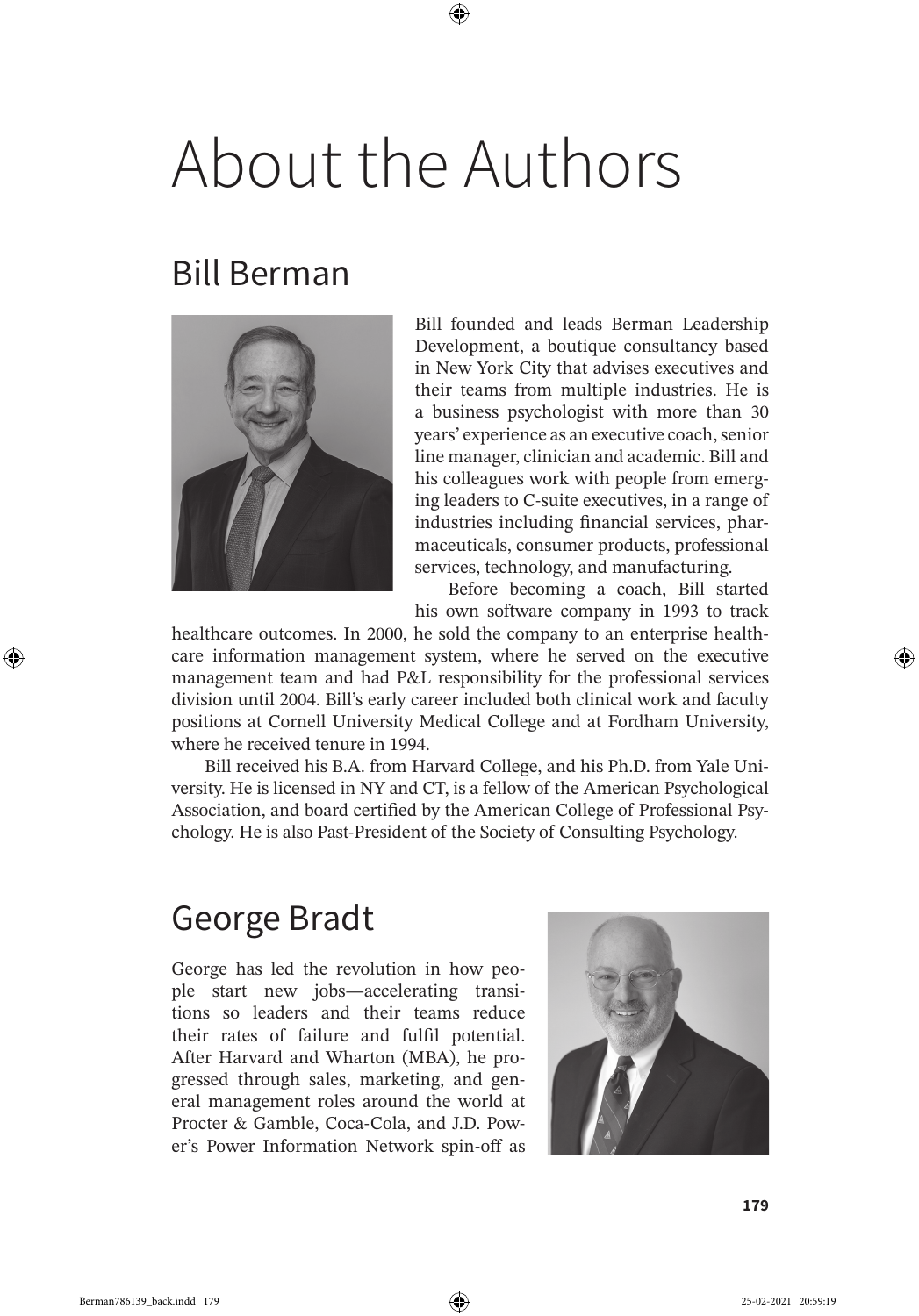chief executive. Now he is Chairman of PrimeGenesis, author of 10 books on onboarding and leadership, over 700 columns for Forbes, and 17 plays and musicals (book, lyrics & music).

 $\textcircled{\scriptsize{+}}$ 

Other leadership and onboarding books by George:

- The New Leader's 100-Day Action Plan (Wiley, 4 editions, 2006–2016)
- Onboarding: How to Get Your New Employees Up to Speed in Half the Time (Wiley, 2009)
- The Total Onboarding Program: An Integrated Approach (Wiley/Pfeiffer, 2010)
- First-Time Leader (Wiley, 2014)
- The New Job 100 Day Plan (GHP Press, 2012)
- Point of Inflection (GHP Press, 2019)
- CEO Boot Camp (GHP Press, 2019)
- The New Leader's Playbook (GHP Press, one volume each year 2011–2020)
- Executive Onboarding (GHP Press, four volumes, 2020)

**Greg Pennington, Ph.D**.—Managing Partner at Pennpoint Consulting Group, LLC

Greg has more than 30 years' experience increasing organizational capability through executive coaching, team effectiveness, and leadership development programs and presentations. Prior to starting his coaching practice, Greg served as Vice President of Senior Leader Development and Planning for Johnson Controls, Leadership & Talent Practice Leader, The Hay Group, and Senior Consultant, RHR International. He has worked in both internal and external roles in human resources, training and development, diversity and inclusion and executive coaching. Greg earned his BA in Psychology from Harvard College, and his Ph.D. in Psychology from the University of North Carolina—Chapel Hill.

**Kerry Bessey**—Chief Human Resources Officer, Memorial Sloan Kettering Cancer Center

**Ben Dattner, Ph.D.**—Executive Coach, Organizational Psychologist; Founding Principal, Dattner Consulting, LLC

**Leo F. Flanagan, Jr., Ph.D.**—Principal Research Fellow, The Conference Board; Founder, The Center for Resilience

**Joe Garbus—**Chief Talent and Inclusion Officer at Marsh & Co.

**Carol Kauffman, Ph.D., ABPP—**Founder, Institute of Coaching, Harvard Medical School

**Aithan Shapira, MFA, Ph.D.**—Pianist, painter and lecturer at MIT. Founder of Tilt

**Hy Pomerance, Ph.D.—**Chief Talent Officer at Cleary Gottlieb Steen & Hamilton LLP

**Erica L. Spencer, Ph.D.**—Vice President, Global Learning and Development, Marriott International

**Barry Schub—**Former Chief Human Resources Officer, New York Life Insurance

⊕

↔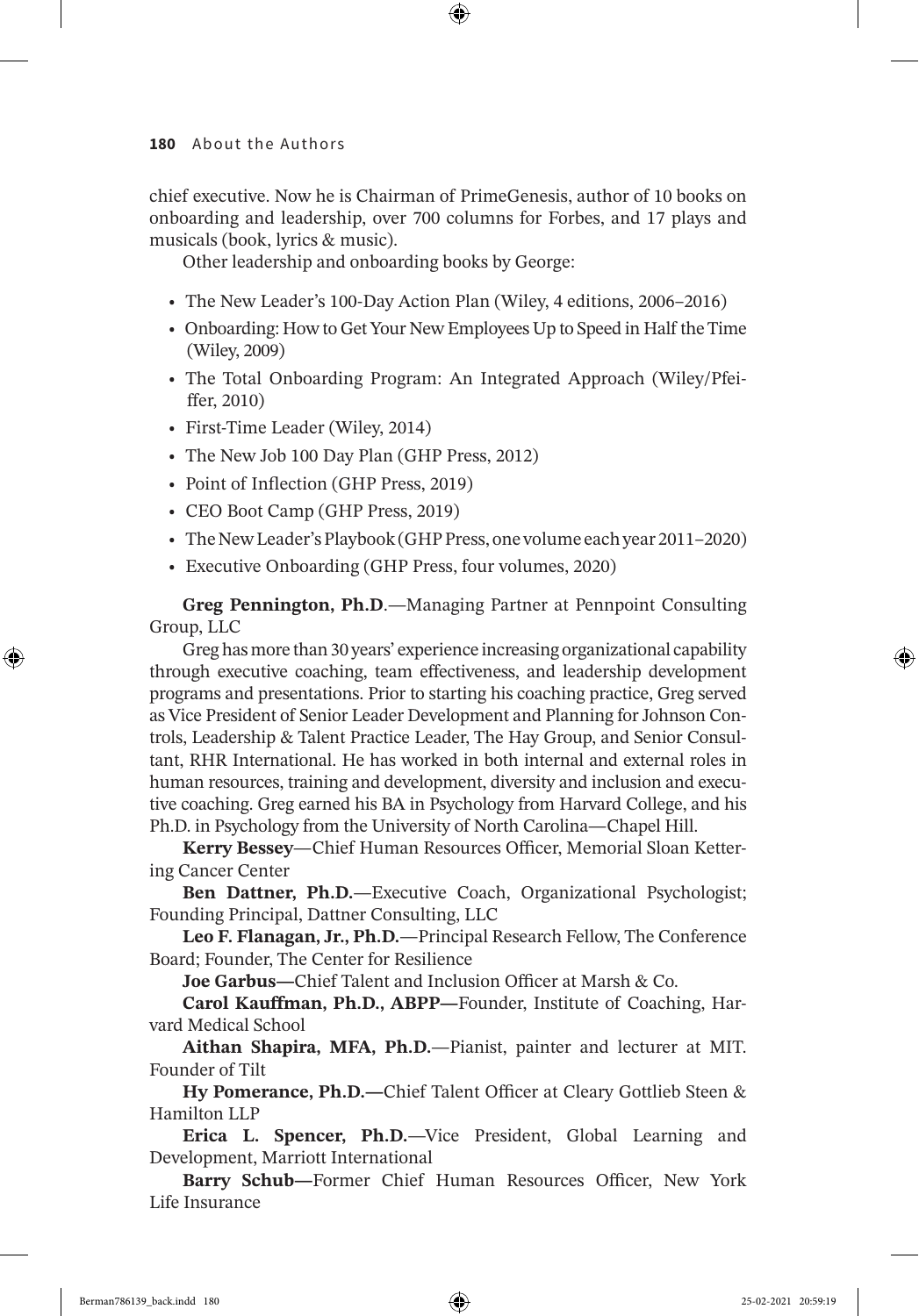## References

Abdel-Raheem, A. (2020). "Mental model theory as a model for analysing visual and multimodal discourse." Journal of Pragmatics 155: 303–320.

⊕

Allen, R. (April 26, 2011). When Reagan Was Shot, Who Was "in Control" at the White House? Washington Post. Retrieved February 7, 2021 from https://www .washingtonpost.com/opinions/when-reagan-was-shot-who-was-in-control-at-thewhite-house/2011/03/23/AFJlrfYB\_story.html

*American Factory*. (2019). Streamed. Netflix.

- Bandura, A. (2001). "Social cognitive theory: An agentic perspective." Annual Review of Psychology, 52:1: 1–26.
- Bennis, W., & Nanus, B. (1985). Leaders: the strategies for taking charge., (p. 41). NY: Harper & Row.
- Bolles, R. (2019). What color is your parachute? 2020: A practical manual for job-hunters and career-changers. Revised, Berkeley, CA: Ten Speed Press.
- Bongers, A., Northoff, G., & Flynn, A. B. (2019). "Working with mental models to learn and visualize a new reaction mechanism." Chemistry Education Research and Practice, 20(3): 554–569.
- Bourke, J., and Titus, A. (2019). "Why inclusive leaders are good for organizations, and how to become one." Harvard Business Review. Retrieved February 7, 2021 from [https://hbr.org/2019/03/why-inclusive-leaders-are-good-for-organizations-and](https://hbr.org/2019/03/why-inclusive-leaders-are-good-for-organizations-and-how-to-become-one)[how-to-become-one](https://hbr.org/2019/03/why-inclusive-leaders-are-good-for-organizations-and-how-to-become-one)
- Boyatzis, R. E., Goleman, D., & Rhee, K. (2000). "Clustering competence in emotional intelligence: Insights from the Emotional Competence Inventory (ECI)." Handbook of Emotional Intelligence, 99(6): 343–362.
- Bradt, G. (October, 2020). How Naming Jane Fraser CEO Advances Citibank's Client Focus. Forbes. Retrieved February 7, 2021 from [https://www.forbes.com/sites/](https://www.forbes.com/sites/georgebradt/2020/09/10/how-naming-jane-fraser-ceo-advances-citibanks-client-focus/?sh=2282e4f21e97) [georgebradt/2020/09/10/how-naming-jane-fraser-ceo-advances-citibanks-client](https://www.forbes.com/sites/georgebradt/2020/09/10/how-naming-jane-fraser-ceo-advances-citibanks-client-focus/?sh=2282e4f21e97)[focus/?sh=2282e4f21e97](https://www.forbes.com/sites/georgebradt/2020/09/10/how-naming-jane-fraser-ceo-advances-citibanks-client-focus/?sh=2282e4f21e97)
- Bradt, G. (April, 2011). Be Like Zappo's Tony Hsieh: Answer Three Key Onboarding Due Diligence Questions. Forbes. Retrieved February 7, 2021 from [https://www.](https://www.forbes.com/sites/georgebradt/2011/08/10/be-like-zappos-tony-hsieh-answer-three-key-onboarding-due-diligence-questions/?sh=404ddffeb5bb) [forbes.com/sites/georgebradt/2011/08/10/be-like-zappos-tony-hsieh-answer-three](https://www.forbes.com/sites/georgebradt/2011/08/10/be-like-zappos-tony-hsieh-answer-three-key-onboarding-due-diligence-questions/?sh=404ddffeb5bb)[key-onboarding-due-diligence-questions/?sh=404ddffeb5bb](https://www.forbes.com/sites/georgebradt/2011/08/10/be-like-zappos-tony-hsieh-answer-three-key-onboarding-due-diligence-questions/?sh=404ddffeb5bb)
- Bradt, G. (February 16, 2016). Accountability: The Essential Link Between Empowerment And Engagement. Forbes. Retrieved February 7, 2021 from https://www.forbes. com/sites/georgebradt/2016/02/16/accountability-the-essential-link-betweenempowerment-and-engagement/#5e690ffc2a4a
- Bradt, G. (July 7, 2020). The Difference Between Deputies and Chiefs of Staff. Forbes. Retrieved February 7, 2021 from [https://www.forbes.com/sites/georgebradt/](https://www.forbes.com/sites/georgebradt/2020/07/07/the-difference-between-deputies-and-chiefs-of-staff/#37532032119f) [2020/07/07/the-difference-between-deputies-and-chiefs-of-staff/#37532032119f](https://www.forbes.com/sites/georgebradt/2020/07/07/the-difference-between-deputies-and-chiefs-of-staff/#37532032119f)
- Bradt, G. (November 27, 2018). The Secret Sauce in a Best Current Thinking Approach to Problem-Solving. Forbes. Retrieved February 7, 2021 from [https://www.forbes.](https://www.forbes.com/sites/georgebradt/2018/11/27/the-secret-sauce-in-a-best-current-thinking-approach-to-problem-solving/?sh=50ebdda56b34) [com/sites/georgebradt/2018/11/27/the-secret-sauce-in-a-best-current-thinking](https://www.forbes.com/sites/georgebradt/2018/11/27/the-secret-sauce-in-a-best-current-thinking-approach-to-problem-solving/?sh=50ebdda56b34)[approach-to-problem-solving/?sh=50ebdda56b34](https://www.forbes.com/sites/georgebradt/2018/11/27/the-secret-sauce-in-a-best-current-thinking-approach-to-problem-solving/?sh=50ebdda56b34)
- Bradt, G. (April 27, 2011). The Importance of Due Diligence Before Accepting a Job. *PrimeGenesis*. Retrieved February 7, 2021 from www.primegenesis.com/ourblog/2011/04/the-importance-of-due-diligence-before-accepting-a-job

⊕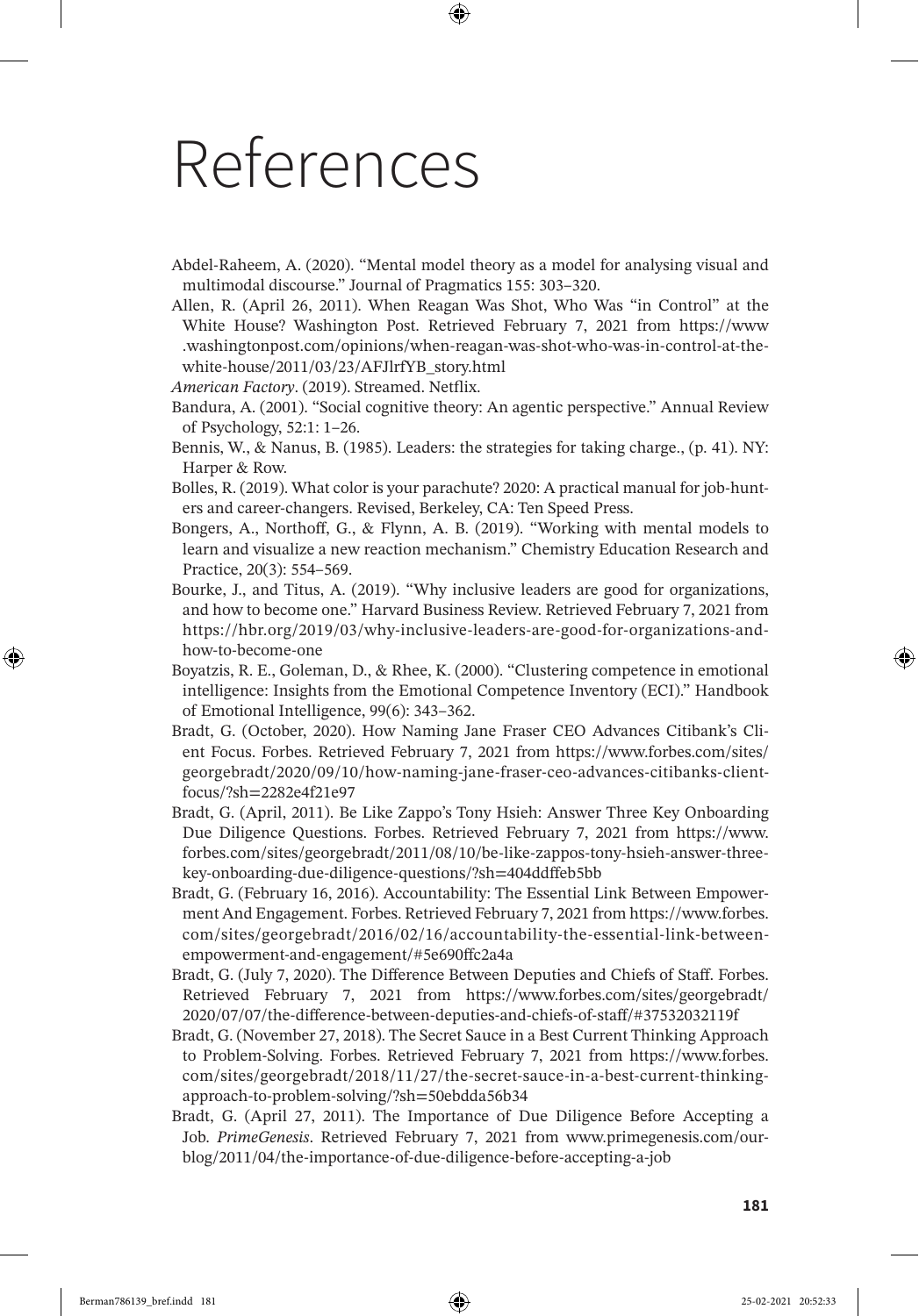#### **182** References

- Bradt, G. (April, 2011). Top Executive Recruiters Agree There Are Only Three True Job Interview Questions. Forbes. Retrieved February 7, 2021 from [https://www.forbes.](https://www.forbes.com/sites/georgebradt/2011/04/27/top-executive-recruiters-agree-there-are-only-three-key-job-interview-questions/?sh=4b632096f35c) [com/sites/georgebradt/2011/04/27/top-executive-recruiters-agree-there-are-only](https://www.forbes.com/sites/georgebradt/2011/04/27/top-executive-recruiters-agree-there-are-only-three-key-job-interview-questions/?sh=4b632096f35c)[three-key-job-interview-questions/?sh=4b632096f35c](https://www.forbes.com/sites/georgebradt/2011/04/27/top-executive-recruiters-agree-there-are-only-three-key-job-interview-questions/?sh=4b632096f35c)
- Bradt, G. (July, 2012). Give Your Boss What She Needs, Not Just What She Requests. Forbes. Retrieved February 7, 2021 from [https://www.forbes.com/](https://www.forbes.com/sites/georgebradt/2012/07/25/give-your-boss-what-she-needs-not-just-what-she-requests/?sh=555b09376a8f) [sites/georgebradt/2012/07/25/give-your-boss-what-she-needs-not-just-what-she](https://www.forbes.com/sites/georgebradt/2012/07/25/give-your-boss-what-she-needs-not-just-what-she-requests/?sh=555b09376a8f)[requests/?sh=555b09376a8f](https://www.forbes.com/sites/georgebradt/2012/07/25/give-your-boss-what-she-needs-not-just-what-she-requests/?sh=555b09376a8f)
- Bradt, G. (August, 2013). What VW's Next CEO Must Do To Save The Organization. Forbes. Retrieved February 7, 2021 from [https://www.forbes.com/sites/george](https://www.forbes.com/sites/georgebradt/2015/09/23/what-vws-next-ceo-must-do-to-save-the-organization/?sh=35e20a7e7d55)[bradt/2015/09/23/what-vws-next-ceo-must-do-to-save-the-organization/?sh=35e20](https://www.forbes.com/sites/georgebradt/2015/09/23/what-vws-next-ceo-must-do-to-save-the-organization/?sh=35e20a7e7d55) [a7e7d55](https://www.forbes.com/sites/georgebradt/2015/09/23/what-vws-next-ceo-must-do-to-save-the-organization/?sh=35e20a7e7d55)
- Bradt, G. (November, 2013). Why You Don't Get To Choose Your Mission. It Chooses You. Forbes. Retrieved February 7, 2021 from [https://www.forbes.com/sites/](https://www.forbes.com/sites/georgebradt/2013/11/26/why-you-dont-get-to-choose-your-mission-it-chooses-you/?sh=3016a43a221b) [georgebradt/2013/11/26/why-you-dont-get-to-choose-your-mission-it-chooses](https://www.forbes.com/sites/georgebradt/2013/11/26/why-you-dont-get-to-choose-your-mission-it-chooses-you/?sh=3016a43a221b)[you/?sh=3016a43a221b](https://www.forbes.com/sites/georgebradt/2013/11/26/why-you-dont-get-to-choose-your-mission-it-chooses-you/?sh=3016a43a221b)
- Bradt, G. (September, 2015). How Leaders Can Address The Elephant(s) In The Room. Forbes. Retrieved February 7, 2021 from [https://www.forbes.com/sites/](https://www.forbes.com/sites/georgebradt/2013/08/07/how-leaders-can-address-the-elephants-in-the-room/?sh=4513bcec5660) [georgebradt/2013/08/07/how-leaders-can-address-the-elephants-in-the-room/](https://www.forbes.com/sites/georgebradt/2013/08/07/how-leaders-can-address-the-elephants-in-the-room/?sh=4513bcec5660) [?sh=4513bcec5660](https://www.forbes.com/sites/georgebradt/2013/08/07/how-leaders-can-address-the-elephants-in-the-room/?sh=4513bcec5660)
- Bradt, G. (October, 2019). As an Executive Onboarding into a New Role, Engage Intellectually, Emotionally and Practically—in That Order. Forbes. Retrieved February 7, 2021 from [https://www.forbes.com/sites/georgebradt/2019/10/22/as-an-executive](https://www.forbes.com/sites/georgebradt/2019/10/22/as-an-executive-onboarding-into-a-new-role-engage-intellectually-emotionally-and-practically--in-that-order/?sh=58d89f9d5be6)[onboarding-into-a-new-role-engage-intellectually-emotionally-and-practically--in](https://www.forbes.com/sites/georgebradt/2019/10/22/as-an-executive-onboarding-into-a-new-role-engage-intellectually-emotionally-and-practically--in-that-order/?sh=58d89f9d5be6)[that-order/?sh=58d89f9d5be6](https://www.forbes.com/sites/georgebradt/2019/10/22/as-an-executive-onboarding-into-a-new-role-engage-intellectually-emotionally-and-practically--in-that-order/?sh=58d89f9d5be6)
- Bradt, G. (November, 2019). How Great Leaders Bring Out Others' Self-Confidence. Forbes. Retrieved February 7, 2021 from [https://www.forbes.com/sites/](https://www.forbes.com/sites/georgebradt/2019/11/05/how-great-leaders-bring-out-others-self-confidence/?sh=21955544422c) [georgebradt/2019/11/05/how-great-leaders-bring-out-others-self-confidence/](https://www.forbes.com/sites/georgebradt/2019/11/05/how-great-leaders-bring-out-others-self-confidence/?sh=21955544422c) [sss?sh=21955544422c](https://www.forbes.com/sites/georgebradt/2019/11/05/how-great-leaders-bring-out-others-self-confidence/?sh=21955544422c)
- Bradt, G. B., Check, J. A., & Lawler, J. A. (2016) The new leader's 100 day action plan (4th ed.). Hoboken, NJ: John Wiley & Sons.
- Breaugh, J. A. (2017). The contribution of job analysis to recruitment. (pp. 12–28). The Wiley Blackwell handbook of the psychology of recruitment, selection and employee retention. Hoboken, NJ: John Wiley & Sons.
- Briggs, K. C. (1987). Myers-Briggs type indicator: Form G. Palo Alto, CA: Consulting Psychologists Press.

Briley, D. A., & Tucker-Drob, E. M. (2017). "Comparing the developmental genetics of cognition and personality over the life span." Journal of Personality, 85(1): 51–64.

- Cattell, H. E. P., & Mead, A. D. (2008). The sixteen personality factor questionnaire *(16PF)*. In Boyle, G. J., Matthews, G., & Saklofske, D. H. (eds) *The Sage handbook of personality theory and assessment, vol. 2: Personality measurement and testing*, (pp. 135–159). Sage Publications, Inc.
- Cleveland, S., & Cleveland, M. (2020). Toward Leadership Agility. In Merviö, M. Global Issues and Innovative Solutions in Healthcare, Culture, and the Environment, (pp. 1–13). Hershey, PA: IGI Global.
- Cleveland, M., & Cleveland, S. (2020). "Culturally agile leadership: A relational leadership development approach." International Journal of Public and Private Perspectives on Healthcare, Culture, and the Environment (IJPPPHCE), 4(1): 1–9.

⊕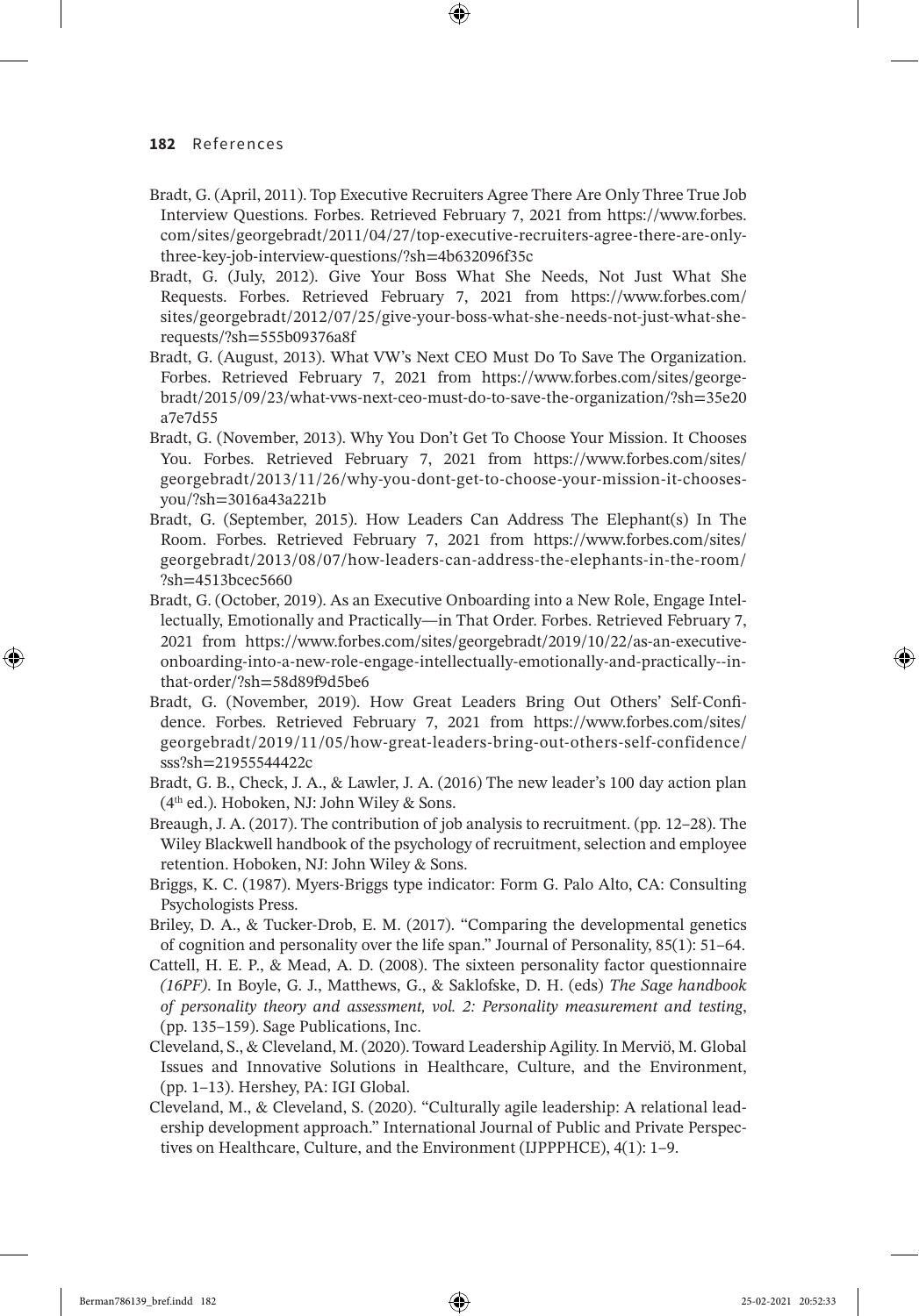Cohen, G. R. (2009) Just ask leadership: Why great managers always ask the right questions. NY: McGraw-Hill.

⊕

- Collins, J. (2001). Good to great: Why some companies make the leap and others don't. NY: HarperCollins Publishers, Inc.
- Cooley, C. H. (1992). Human nature and the social order. Piscataway, NJ: Transaction Publishers.
- Covey, S. R., & Covey, S. (2020). The 7 habits of highly effective people. New York, NY: Simon & Schuster.
- De Meuse, K. P., Dai G., & Hallenbeck, G. S. (2010). "Learning agility: A construct whose time has come." Consulting Psychology Journal: Practice and Research, 62(2): 119.
- Dennis, P. (2006). Getting the right things done: a leader's guide to planning and execution. Boston, MA: Lean Enterprise Institute.
- DeRue, D. Scott, Susan J. Ashford, and Christopher G. Myers. "Learning agility: In search of conceptual clarity and theoretical grounding." *Industrial and Organizational* Psychology 5, no. 3 (2012): 258–279.
- De Vries, M. F. "Coaching the toxic leader." *Harvard Business Review* 92, no. 4 (2014): 100.
- DiClemente, Carlo C., and Mary Marden Velasquez. "Motivational interviewing and the stages of change." *Motivational interviewing: Preparing people for change* 2 (2002): 201–216.
- Doran, George T. "There'sa SMART way to write management's goals and objectives." *Management review* 70, no. 11 (1981): 35–36.
- Edmondson, A. C. (2018).The fearless organization: Creating psychological safety in the workplace for learning, innovation, and growth. Hoboken, NJ: John Wiley & Sons.
- Eichinger, R. W., & Lombardo, M. M. (2004). "Learning agility as a prime indicator of potential." People and Strategy, 27(4): 12.
- Epton, T., Currie S., & Armitage, C. J. (2017). "Unique effects of setting goals on behavior change: Systematic review and meta-analysis." Journal of Consulting and Clinical Psychology, 85(12): 1182.
- Felipe, C. M., José L. R., & Leal-Rodríguez, A. L. (2017). "Impact of organizational culture values on organizational agility." Sustainability, 9(12): 2354.
- Ferdeli, Z., Wagiarto H., & Hakim, L. (2020). "Effect of Employee Empowerment And Integrity on Company Performance Through Organizational Commitments as a Mediation Variables On Pt. TGI Company." IAR Journal of Humanities and Social Science, 1(3).
- Ferdman, B. M., Prime, J., & Riggio, R. E. (eds) (2019). Inclusive leadership. Milton Park, UK: Routledge.
- Flanigan, M. S. (2016). "Diagnosing and changing organizational culture in strategic enrollment management." Strategic Enrollment Management Quarterly, 4(3): 117–129.
- Flaum, J. P., & Winkler, B. (June 8, 2015). "Improve your ability to learn." Harvard Business Review (online). Retrieved February 7, 2021 from https://hbr.org/2015/06/ improve-your-ability-to-learn.
- Fleenor, J. W., Taylor, S., & Chappelow, C. (2020). Leveraging the impact of 360-degree feedback. Oakland, CA: Berrett-Koehler Publishers, Inc.
- Forester, J., & McKibbon, G. (2020). "Beyond blame: leadership, collaboration and compassion in the time of COVID-19." Socio-Ecological Practice Research, 2(3): 205–216.

Berman786139\_bref.indd 183 25-02-2021 20:52:33

⊕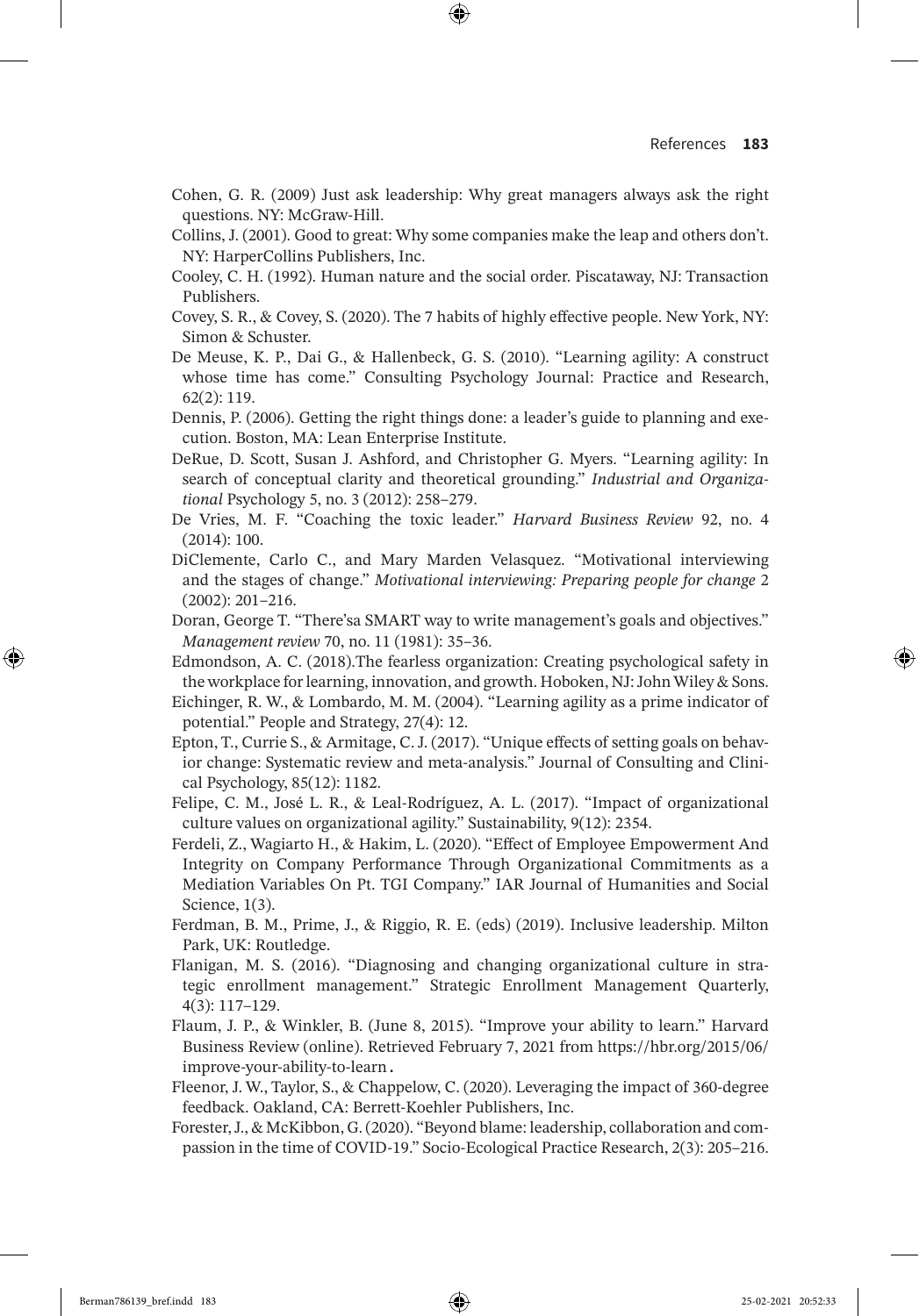#### **184** References

Frank, C. J. & Magnone, P. F. (2011). Drinking from a fire hose: Making smarter decisions without drowning in information. NY: Portfolio.

⊕

- Frazier, M. L., Fainshmidt, S., Klinger, R. L., Pezeshkan, A., & Vracheva, V. (2017). "Psychological safety: A meta-analytic review and extension." Personnel Psychology, 70(1): 113–165.
- Gabriel, Y., Gray, D. E., & Goregaokar, H. (2013). "Job loss and its aftermath among managers and professionals: Wounded, fragmented and flexible." Work, Employment and Society, 27(1): 56–72.
- Gebelein, S. H. (1999). The successful executive's handbook: Development suggestions for today's executives. Minneapolis, MN: Personnel Decisions International.
- Gebelein, S. H., Nelson-Neuhaus, K. J., Skube, C. J., Lee, D. G., Stevens, L. A., Hellervik, L. W., & Davis, B. L. (2010). Successful Manager's Handbook. Minneapolis, MN: Personnel Decisions International
- Goleman, D., Boyatzis, R. E., & McKee, A. (2013). Primal leadership: Unleashing the power of emotional intelligence. Cambridge, MA: Harvard Business Press.
- Gong, Y., Wang, M., Huang, J-C., & S. Y. Cheung. (2017). "Toward a goal orientation–based feedback-seeking typology: Implications for employee performance outcomes." Journal of Management, 43(4): 1234–1260.
- Gould, L. J. (2018). The systems psychodynamics of organizations: Integrating the group relations approach, psychoanalytic, and open systems perspectives. Milton Park, UK: Routledge.
- Gustafsson, H., Lundqvist, C. C. & Tod, D. (2017). "Cognitive behavioral intervention in sport psychology: A case illustration of the exposure method with an elite athlete." Journal of Sport Psychology in Action, 8(3): 152–162.
- Han, S. J., & Stieha, V. (2020). "Growth mindset for human resource development: A scoping review of the literature with recommended interventions." Human Resource Development Review 19(3): 309–331.

Hogan, K. (2010). The science of influence: How to get anyone to say "yes" in 8 minutes or less! Hoboken, NJ: John Wiley & Sons.

Hogan, R. (2020). "How to build Hogan assessment systems." Consulting Psychology Journal: Practice and Research, 72(1): 50.

Joseph, T. M. (2011). "The psychological contract: What is missing? What is next?" Journal of Psychological Issues in Organizational Culture, 2(1): 67–75.

Kahneman, D. (2011). Thinking, fast and slow. New York, NY: Macmillan.

Kaplan, B., & Kaiser, R. (2006). The versatile leader: Make the most of your strengths without overdoing it, (Vol. 309). Hoboken, NJ: John Wiley & Sons.

Kaul, A. (2019). "Culture vs strategy: Which to precede, which to align?" Journal of Strategy and Management 12 (1), 116-136.

Keegan, R., & Lahey, L. (2009). Immunity to change: How to overcome it and unlock the potential in yourself and your organization. Cambridge, MA: Harvard University Press.

Korn Ferry Institute. (2017). The Black P&L Leader: Insights and Lessons from Senior Black P&L Leaders in the United States. Retrieved February 7, 2021 from [https://www](https://www.kornferry.com/content/dam/kornferry/docs/pdfs/korn-ferry_theblack-pl-leader.pdf) [.kornferry.com/content/dam/kornferry/docs/pdfs/korn-ferry\\_theblack-pl-leader.pdf](https://www.kornferry.com/content/dam/kornferry/docs/pdfs/korn-ferry_theblack-pl-leader.pdf)

Kshatriya, S. (2016). "Job Analysis and its Positive Impact on key Recruitment and Selection Processes: A Case Study." Al Dar Research Journal for Sustainability,  $1(1)$ : 46–68.

↔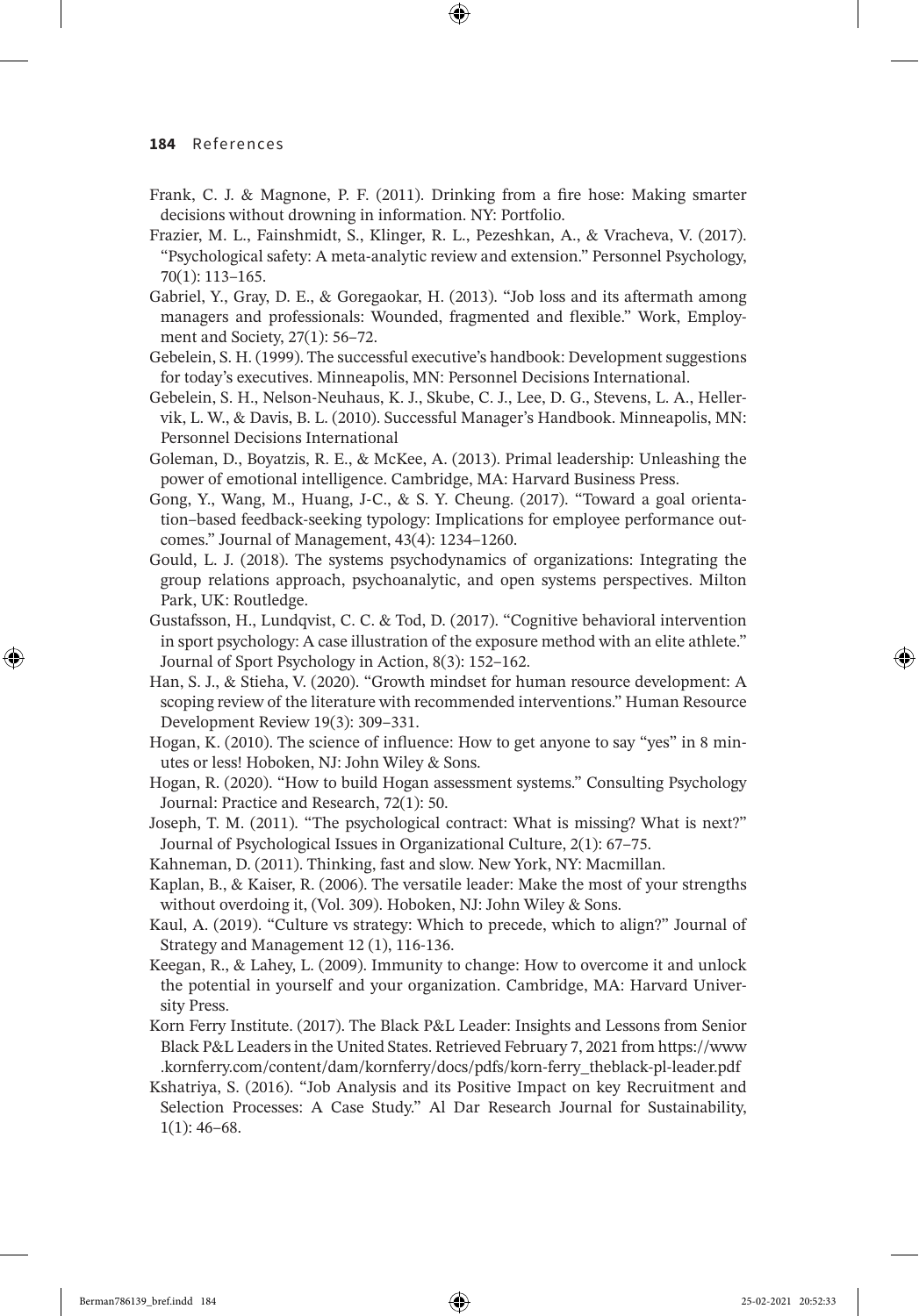- Lawler, J., & Bilson, A. (2009). Social work management and leadership: Managing complexity with creativity. Milton Park, UK: Routledge.
- Leary, M. R., & Tangney, J. P. (eds) (2011). Handbook of self and identity. New York, NY: Guilford Press.
- Levinson, D. J. (1978). The seasons of a man's life. New York, NY: Random House Digital, Inc.
- Maciejewski, P. K., Zhang, B., Block, S. D., & Prigerson, H. G. (2007). "An empirical examination of the stage theory of grief." Journal of the American Medical Association, 297(7): 716–723.

Maddux, J. E., & Gosselin, J. T. (2012). Self-efficacy. In Leary, M. R. & Tangney, J. P. (eds) *Handbook of self and identity,* (pp. 198–224). New York, NY: The Guilford Press.

- Maslow, A. (1943). "A theory of human motivation." Psychological Review, 50(4): 370–396.
- Masters, B. (March 30, 2009). "Rise of a headhunter." Financial Times. Retrieved February 7, 2021 from<https://www.ft.com/content/19975256-1af2-11de-8aa3-0000779fd2ac>

Maurer, R. (December 12, 2018). Why Are Workers Quitting Their Jobs in Record Numbers? Society of Human Resources Management [\(SHRM.org](http://shrm.org)). Retrieved February 7, 2021 from [https://www.shrm.org/resourcesandtools/hr-topics/talent-acquisi](https://www.shrm.org/resourcesandtools/hr-topics/talent-acquisition/pages/workers-are-quitting-jobs-record-numbers.aspx)[tion/pages/workers-are-quitting-jobs-record-numbers.aspx](https://www.shrm.org/resourcesandtools/hr-topics/talent-acquisition/pages/workers-are-quitting-jobs-record-numbers.aspx)

- Mead, G. H. (1962). Mind, self, and society. Chicago: University of Chicago.
- Mehrabian, A. (1981). Silent messages: Implicit communication of emotions and attitudes. Belmont, CA: Wadsworth.
- Menard, P., Warkentin, M., & Lowry, P. B. (2018). "The impact of collectivism and psychological ownership on protection motivation: A cross-cultural examination." Computers & Security, 75: 147–166.
- Meyer, E. (2014). The culture map. NY: Public Affairs.
- Miller, L. & Jackson, B. (2007). UP influence, power and the U perspective: The art of getting what you want (1st ed.). New York, NY: Your Career Doctors Press.
- Mosanya, M. (2019). "Exploring cultural intelligence relationships with growth mindset, grit, coping and academic stress in the United Arab Emirates." Middle East Journal of Positive Psychology, 5(1): 42–59.
- Mosanya, M. (2020). "Buffering academic stress during the COVID-19 pandemic related social isolation: Grit and growth mindset as protective factors against the impact of loneliness." International Journal of Applied Positive Psychology, 5(3): 1–16.
- Neimeyer, R. A. (2001). "Meaning reconstruction & the experience of loss." American Psychological Association.
- Neubert, M. J., Hunter, E. M., & Tolentino, R. C. (2016). "A servant leader and their stakeholders: When does organizational structure enhance a leader's influence?" The Leadership Quarterly, 27(6): 896–910.
- Owen, J. E., Mahatmya, D. & Carter, R. (2017). Dominance, influence, steadiness, and conscientiousness (DISC) assessment tool. In *Encyclopedia of personality and individual differences.* (Vol. 10, pp. 978–973). Cham, Switzerland: Springer.
- Paoletti, J., Reyes, D. L., & Salas, E. (2019). Leaders, teams, and their mental models. In Mumford, M. D. and Higgs, C. A. (eds) *Leader thinking skills: Capacities for contemporary leadership*, (pp. 277–306). London: Taylor & Francis.
- Papa, A., & Lancaster, N. (2016). "Identity continuity and loss after death, divorce, and job loss." Self and Identity, 15(1): 47–61.

↔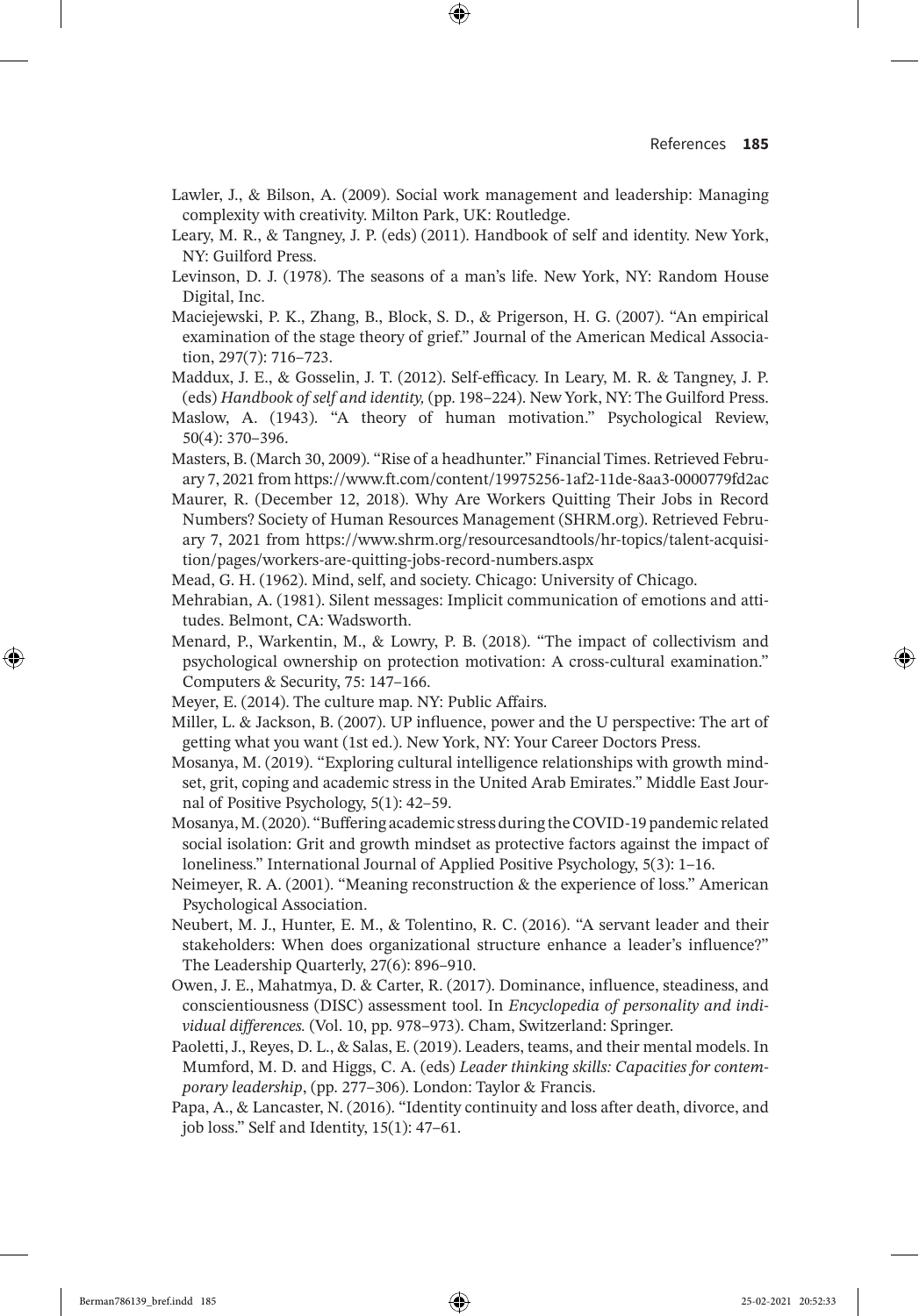#### **186** References

Poe, L. F., Brooks, N. G., Korzaan, M., Hulshult, A. R., & Woods, D. M. (2020). "Promoting positive student outcomes: The use of reflection and planning activities with a growth-mindset focus and SMART goals." In *Proceedings of the EDSIG Conference ISSN*, Vol. 2473, p. 4901.

⊕

- Prewett, M. S., Tett, R. P., & Christiansen, N. D. (2013). A review and comparison of 12 personality inventories on key psychometric characteristics. In Christiansen N. D., & Tett, R. P. *Handbook of personality at work*, (pp. 191–225). London: Routledge.
- Prigerson, H. G., & Maciejewski, P. K. (2008). "Grief and acceptance as opposite sides of the same coin: Setting a research agenda to study peaceful acceptance of loss." The British Journal of Psychiatry, 193(6): 435–437.
- Reina, C. S., Kristie M. R., Peterson, S. J., Byron, K. & Hom, P. W. (2018). "Quitting the boss? The role of manager influences tactics and employee emotional engagement in voluntary turnover." Journal of Leadership & Organizational Studies, 25: 5–18.
- Rock, David. (2008). "SCARF: A brain-based model for collaborating with and influencing others." NeuroLeadership Journal, 1(1): 44–52.
- Ross, Lee. The intuitive psychologist and his shortcomings: Distortions in the attribution process. In Zeigler-Hill V., Shackelford T. (eds) *Advances in experimental social psychology*, (Vol. 10, pp. 173–220). NY: Academic Press.
- Rousseau, D. M., Hansen, S. D. & M. Tomprou. (2018). "A dynamic phase model of psychological contract processes." Journal of Organizational Behavior 39(9): 1081–1098.
- Schank, R. and Abelson, R. P. (1977). Scripts, plans, goals and understanding: An inquiry into human knowledge structures. Hillsdale, NJ: Lawrence Erlbaum Associates.
- Schein, E. H. (1992). Defining organizational culture. In Shafritz, J. M., Ott, J. S., and Jang, Y. S. *Classics of organization theory,* (Vol. 3, pp. 490–502). Pacific Grove, CA: Brooks/Cole.
- Schein, E. H. (2004). Organizational culture and leadership,  $3<sup>rd</sup>$  Ed. San Francisco, CA: JosseyBass.
- Schmidtke, J. M., and Cummings, A. (2017). "The effects of virtualness on teamwork behavioral components: The role of shared mental models." Human Resource Management Review, 27(4): 660–677.
- Shannon, E. (Sept 23, 2015). How Two Dogged Clean Air Sleuths Exposed Massive VW Deceit. Environmental Working Group. Retrieved February 7, 2021 from https:// www.ewg.org/enviroblog/2015/09/how-two-dogged-clear-air-sleuths-exposedmassive-vw-deceit
- Sharma, S., and Sarraf, R. (2018). "Significance of Herrmann brain dominance instrument' (hbdi) for organizational development." Advance and Innovative Research, 5(1): 95.
- Sheehy, G. (2011) New passages: Mapping your life across time. New York, NY: Ballantine Books.
- Sinek, S. (September, 2009). How Great Leaders Inspire Action. TED Talks. Retrieved February 7, 2021 from [https://www.ted.com/talks/simon\\_sinek\\_how\\_great\\_leaders\\_](https://www.ted.com/talks/simon_sinek_how_great_leaders_inspire_action?language=en) [inspire\\_action?language=en](https://www.ted.com/talks/simon_sinek_how_great_leaders_inspire_action?language=en)
- Struijs, S. Y., Lamers, F., Verdam, M. G. E., van Ballegooijen, W., Spinhoven, P., van der Does, W., & Penninx, B. W. J. H. (2020). "Temporal stability of symptoms of affective disorders, cognitive vulnerability and personality over time." Journal of Affective Disorders, 260: 77–83.

⊕